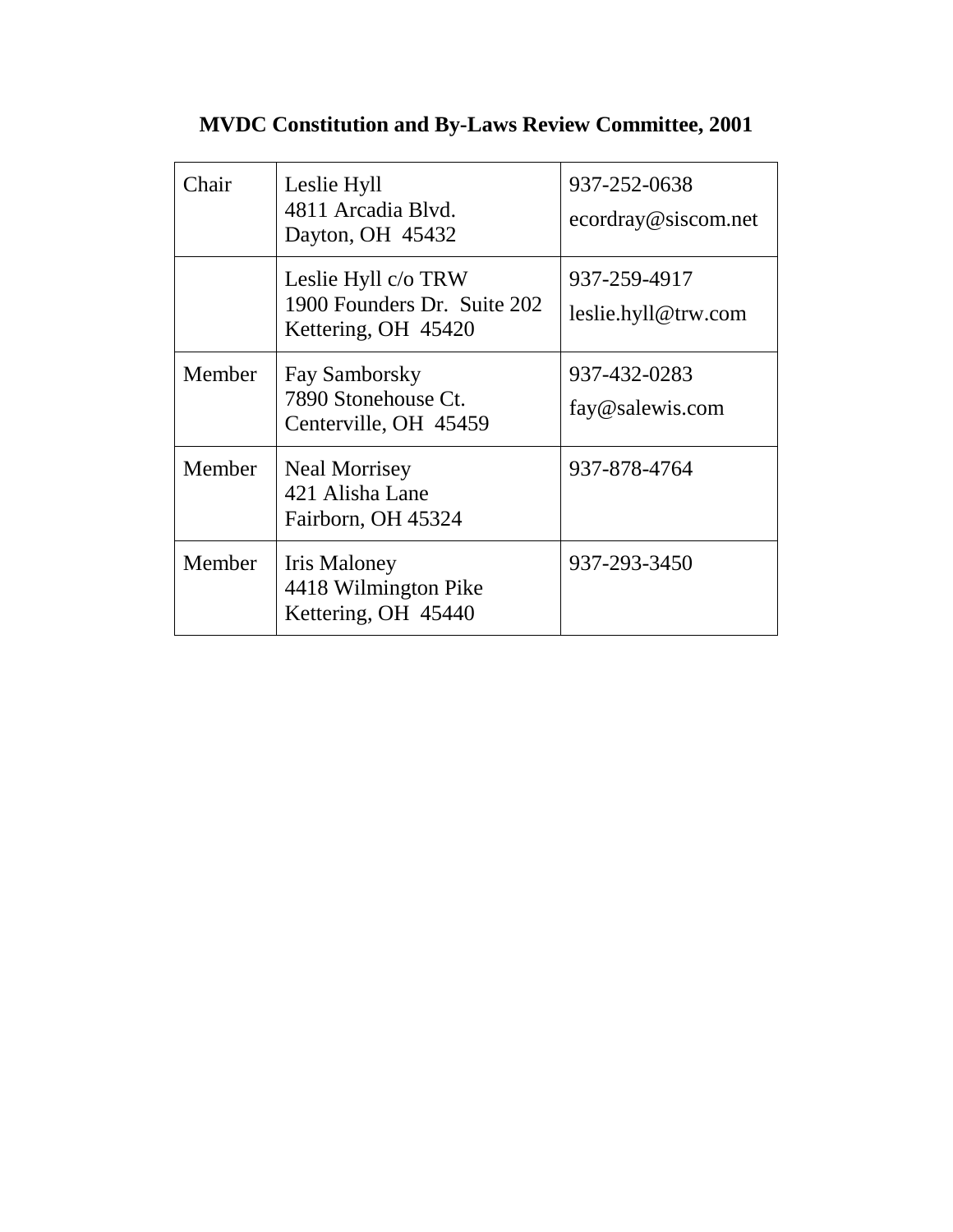| Fay                   | 1. Add "how to remove an officer or trustee from office." (Auggie)                                                                                                                                                                                                                                                                                                                                                                     |
|-----------------------|----------------------------------------------------------------------------------------------------------------------------------------------------------------------------------------------------------------------------------------------------------------------------------------------------------------------------------------------------------------------------------------------------------------------------------------|
| Iris                  | 2. Combine committees due to lack of workers. Example, publicity and<br>community relations could be one committee. (Auggie) delete Sewing<br>Committee, move Club Operations/Leadership, and membership Committee<br>to ad hoc, add Awards Committee, move Newsletter to standing committees?<br>Awards Committee responsible for Honor Dancers, Honor Raiders,<br>Friendship Badges, Club Longevity, also recommends rules for each? |
| Fay                   | 3. Make callers/cuers/leaders eligible to be elected to office. (Leslie)                                                                                                                                                                                                                                                                                                                                                               |
| Leslie                | 4. What is the current name of the City of Dayton, Division of Leisure<br>Services?                                                                                                                                                                                                                                                                                                                                                    |
| Neal                  | 5. Take away the vote of officers with regard to election of officers and changes<br>(C.AIX) to the constitution and bylaws. Only the clubs should be voting.<br>(Leslie) B.AII.S3 or reduce number of votes.                                                                                                                                                                                                                          |
| Fay                   | 6. Move the editor of the dance news and state representatives to standing<br>committees (from officers). (Leslie)<br>The Dieterles did not appear to care if state reps had a vote or not. Have not<br>spoken to the other state reps yet.                                                                                                                                                                                            |
| Leslie                | 7. Throughout, add the terminology "recreational dancing" along with / or in<br>place of "square, round, contra, clog, folk, and country western dancing".<br>This would allow us to expand to other recreational dance genres (such as<br>swing, ballroom, etc) without changing our rules.                                                                                                                                           |
| NO <sub>1</sub>       | 8. Reduce # of officers? 3 trustees?                                                                                                                                                                                                                                                                                                                                                                                                   |
| Leslie                | 9. Put in the ability for the Council to set a fee for membership in the Council<br>(remember that membership is clubs not individuals). Do we want to<br>consider individual memberships in the council? This would introduce<br>headaches with membership fees, voting rights, etc.                                                                                                                                                  |
| Put under<br>officers | 10. Need to address Council Budget. Who is responsible? When must it be<br>completed by? Do we need a committee or is it a general responsibility of<br>the Treasurer and/or Officers?                                                                                                                                                                                                                                                 |
| G                     | 11. Throughout – change all "CHAIRMAN" to "CHAIR" or "CHAIRPERSON"                                                                                                                                                                                                                                                                                                                                                                     |
|                       | 12. Research and consider anything flowed down to member organizations from<br>the State Corp. (Leslie)                                                                                                                                                                                                                                                                                                                                |
| Iris                  | 13. C.AII – Who has a copy of the articles of incorporation? Has the Council<br>been filing revisions and continual existence statements?                                                                                                                                                                                                                                                                                              |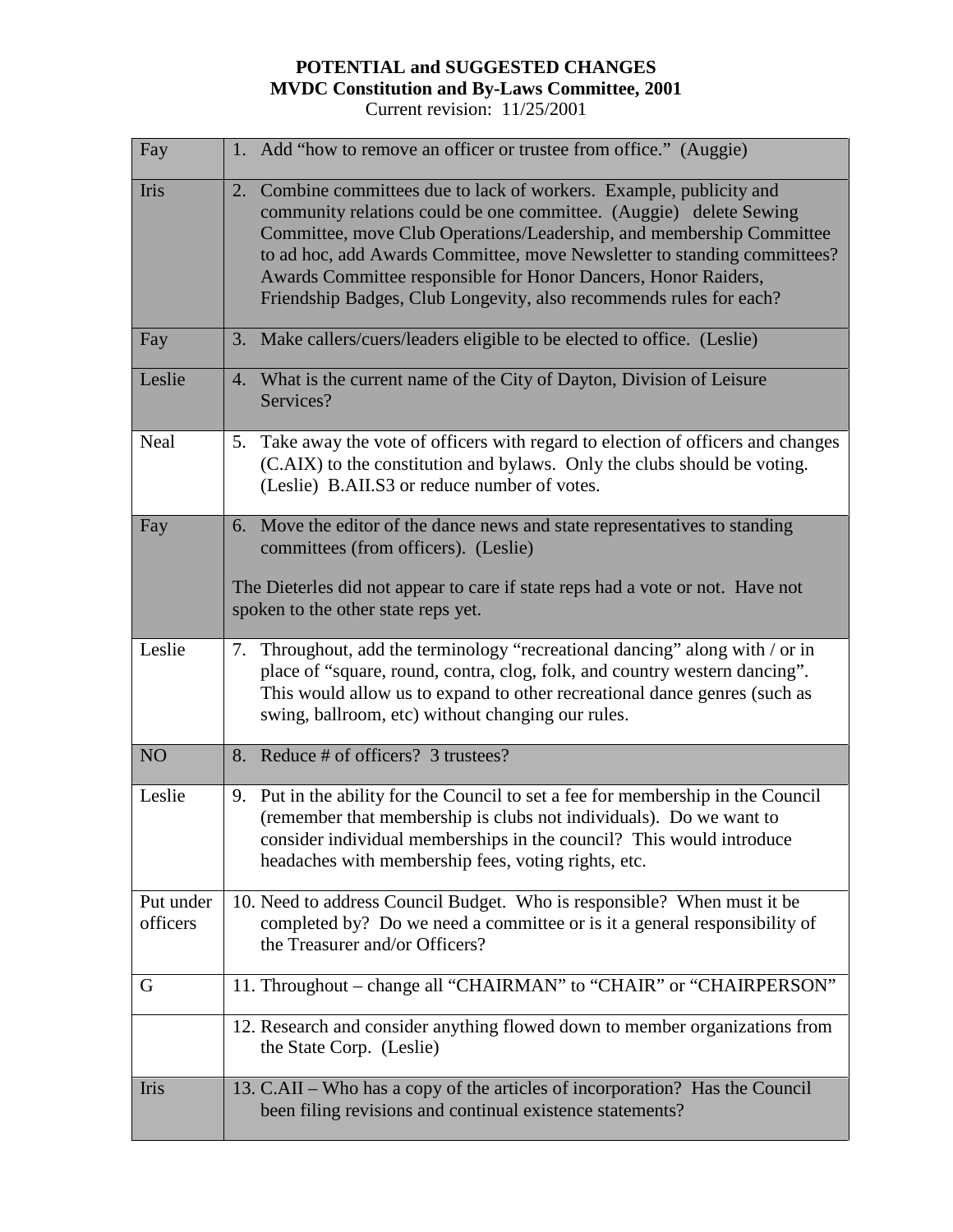| G                 | 14. C.AII.4 - lessons, classes and workshops                                                                                                                                                               |
|-------------------|------------------------------------------------------------------------------------------------------------------------------------------------------------------------------------------------------------|
|                   | Consider mod to "support" classes (MVDC does not currently sponsor reg<br>classes other than summer plus $&$ DBD; current class at pavilion is by gem city)                                                |
|                   | If we change this, must also look at B.AI.S3.A and B.AIV.S1.A.3. (Stibich)                                                                                                                                 |
| G                 | 15. C.AII.6 – Promote, carry out and participate in public relations programs.                                                                                                                             |
| G                 | 16. C.AII.7 - change 'benefits' to 'charitable events'                                                                                                                                                     |
|                   | 17. C.AIII.3 - should the Corporation Statutory Agent be listed under officers?                                                                                                                            |
|                   | Current statement may be confusing as it may imply that the council president<br>serves for 5 years, not 1.                                                                                                |
| NO <sub>1</sub>   | 18. C.AIII.4 – Can we the council's Taxpayer Identification Number in here?                                                                                                                                |
| G                 | 19. C.AV – add "for membership" to "a written request 'for membership'<br>submitted"                                                                                                                       |
| See item<br>6 Fay | 20. C.AVI – Delete appointed officers? At the very least delete Editor – move to<br>committees.                                                                                                            |
| Neal              | 21. C.AVII.A – why does this reference the Membership section of the ByLaws?<br>To determine voting privileges. Voting privileges need to be consolidated<br>into one place.                               |
| Iris              | 22. C.AVIII – Do we need to define HOW the Council could be dissolved?<br>(look at another group's dissolution section)                                                                                    |
| NO <sub>1</sub>   | 23. B.AI.S1 – says there are 4 elected trustees, but B.A2.S5.A says the City rep<br>is a permanent trustee $-$ that person should be listed here $-$ or just deleted.                                      |
| Officers          | 24. Should immediate past president be listed under officers? Past president<br>apparently does not have a vote at the moment.                                                                             |
|                   | Leslie's impression from Board – The board concurs that the past president does<br>not have a vote.                                                                                                        |
| <b>Officers</b>   | 25. B.AI.S4 - Secretary needs to maintain standing policies – must keep them<br>current with decisions made during regular council meeting OR special<br>chairman to be responsible for standing policies. |
| Officers          | 26. PLEASE NOTE THAT THE SECRETARY IS RESPONSIBLE FOR<br>ATTENDANCE AT MEETINGS.                                                                                                                           |
| <b>Officers</b>   | 27. B.AI.S2.C.2 – add "with exception of the MSSC Chair"                                                                                                                                                   |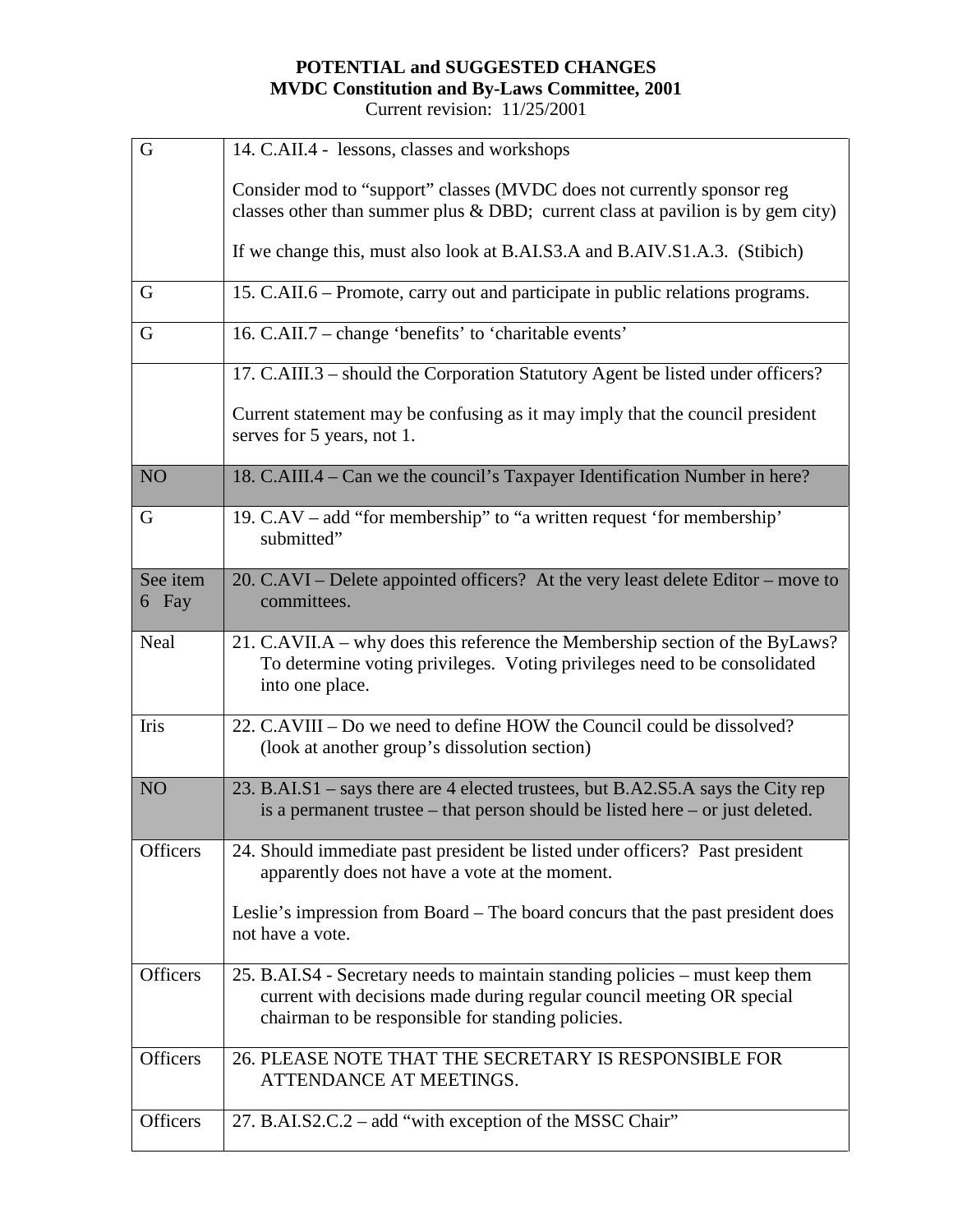| G               | 28. B.AI.S2.E – Is an ex-offico member                                                                                                                                                                                                                                                                                                                    |
|-----------------|-----------------------------------------------------------------------------------------------------------------------------------------------------------------------------------------------------------------------------------------------------------------------------------------------------------------------------------------------------------|
| G               | 29. B.AI.S3.A – lessons, classes, and workshops                                                                                                                                                                                                                                                                                                           |
| <b>Officers</b> | 30. B.AI.S4.A – keeps a copy of the constitution, bylaws, and standing policies                                                                                                                                                                                                                                                                           |
| Leslie          | 31. B.AI.S4.C – does the secretary provide Dayton with minutes?                                                                                                                                                                                                                                                                                           |
| Neal            | 32. B.AII.S2 - This would be a place to exclude officers from voting for<br>officers.                                                                                                                                                                                                                                                                     |
| G               | 33. B.AII.S5.E – immediate past president "shall serve as a member of the<br>Council" - DELETE THIS! ONLY CLUBS CAN BE MEMBERS!                                                                                                                                                                                                                           |
| G               | 34. B.AI.S7.B – change 'for' to "to"                                                                                                                                                                                                                                                                                                                      |
| Fay             | 35. B.AII.S5.D – regarding state corp reps – the state corp bylaws (AIV.2) imply<br>that the state corp reps have to be staggered. That is, one rep will serve for<br>years 1 & 2, the $2nd$ rep will serve for years 2 & 3. This is definitely not clear<br>in our bylaws.                                                                               |
| Neal            | 36. B.AIII.S1 & S2 – pull out to a new voting rights section.                                                                                                                                                                                                                                                                                             |
| Neal            | 37. B.AIII.S1 - delete the sentence "Each representative shall represent one club<br>only." This is unnecessary because the next sentence limits each person to<br>one vote. If two clubs want to have the same person represent them at<br>council meeting, who cares. It is the clubs' loss, not the council's, if they<br>lose one vote because of it. |
| Neal            | 38. B.AIII.S2 – This section tells who can't introduce motions – so who CAN<br>introduce motions? It's never defined. Why can't anyone make a motion?<br>(stibich)                                                                                                                                                                                        |
| G               | 39. B.AIV.S1.A.6 – Promoting or sponsoring charitable events and state<br>conventions                                                                                                                                                                                                                                                                     |
| G               | 40. B.AIV.S1.A – add line items – liability insurance – Council-wide awards<br>including but not limit to Honor Dancers, Honor Raiders, Friendship Badges,<br>Club Longevity.                                                                                                                                                                             |
| Ignore          | 41. B.AIV.S1.C - Revisit the policy on alcohol. (Leslie) need to check liability<br>insurance.                                                                                                                                                                                                                                                            |
| G               | 42. B.AIV.S1 - Add line item - Promote emergency call usage (from SP.23)                                                                                                                                                                                                                                                                                  |
| G               | 43. B.AIV.S2.B – Why do clubs have to provide updated<br>constitution/bylaws/operating procedures to council? What does council do<br>with them? What is council trying to accomplish by gathering these things?                                                                                                                                          |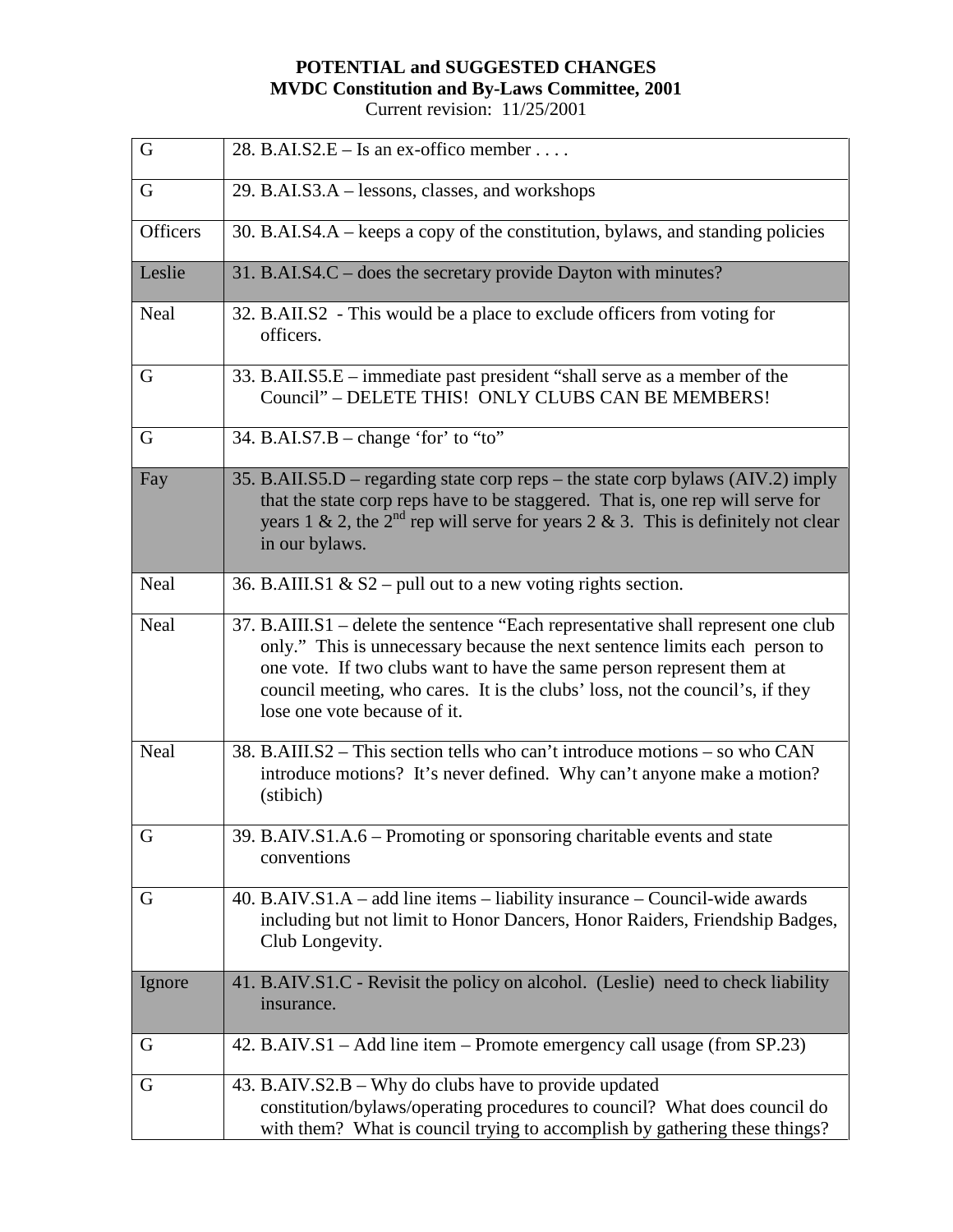|        | <b>Recommend DELETE!</b>                                                                                                                                                                                                                                                                  |  |  |
|--------|-------------------------------------------------------------------------------------------------------------------------------------------------------------------------------------------------------------------------------------------------------------------------------------------|--|--|
|        | Leslie's impression from Board – Council is not doing anything with them and<br>has no business in individual club business. Ok to delete with the board.                                                                                                                                 |  |  |
| G      | 44. B.AIV.S2.E – Why does the council care if dancers compete? Does this<br>clause disallow competition altogether? Why do we care one way or<br>another?                                                                                                                                 |  |  |
| G      | 45. B.AIV.S2.F - Submit dance schedules when requested for consolidated<br>printing.                                                                                                                                                                                                      |  |  |
| G      | 46. B.AIV.S2.G – This clause seems extraneous to me. Maybe move to standing<br>policies.                                                                                                                                                                                                  |  |  |
| Leslie | 47. B.AIV.S2.I – Would like to delete this – must do research with City.                                                                                                                                                                                                                  |  |  |
| G      | 48. B.AV.S3, 4, 5, 6 should probably be all under one section on monies.                                                                                                                                                                                                                  |  |  |
| G      | 49. B.AV.S3 - ". Council-sponsored ACTIVITIES."                                                                                                                                                                                                                                           |  |  |
| G      | 50. B.AV.S6 – Minor expenditures of \$100 or less MAY be approved by<br>Council officers. Expenditures over \$100 MUST be authorized by the<br>Council. All APPROVED expenditures.                                                                                                        |  |  |
| Leslie | 51. B.AVI.S1 – The BOARD (serves a one-year term and) – phase is<br>unnecessary - terms are set in B.AII.S5.                                                                                                                                                                              |  |  |
| Leslie | 52. B.AVI.S4.B.1 – What is the proper name of the state convention?                                                                                                                                                                                                                       |  |  |
| Leslie | 53. B.AVI.S4.C.1 – Do we really audit the financial records of the member<br>clubs? Do we really need to? Delete.<br>Leslie's impression from Board - No we don't currently audit financial records<br>of clubs and the Council has not business in internal club business. Ok to delete. |  |  |
|        |                                                                                                                                                                                                                                                                                           |  |  |
| Leslie | 54. B.AVI.I - Clarify and beef up the Michael Solomon Support Committee.<br>(Leslie)                                                                                                                                                                                                      |  |  |
| Leslie | 55. B.AVII - Research and consider deleting or reducing the City of Dayton<br>guidelines (BL, article VII) for clubs that dance at Dayton facilities, esp.<br>section 3, section 4, section 5. (Leslie) B.AI.S4.C no minutes to Dayton                                                    |  |  |
| Neal   | 56. B.AVIII – "the eligible voters" could be changed to "the membership" –<br>also, "a majority vote of the eligible voters present at the meeting." Does<br>this mean we don't have to have a quorum?                                                                                    |  |  |
| G      |                                                                                                                                                                                                                                                                                           |  |  |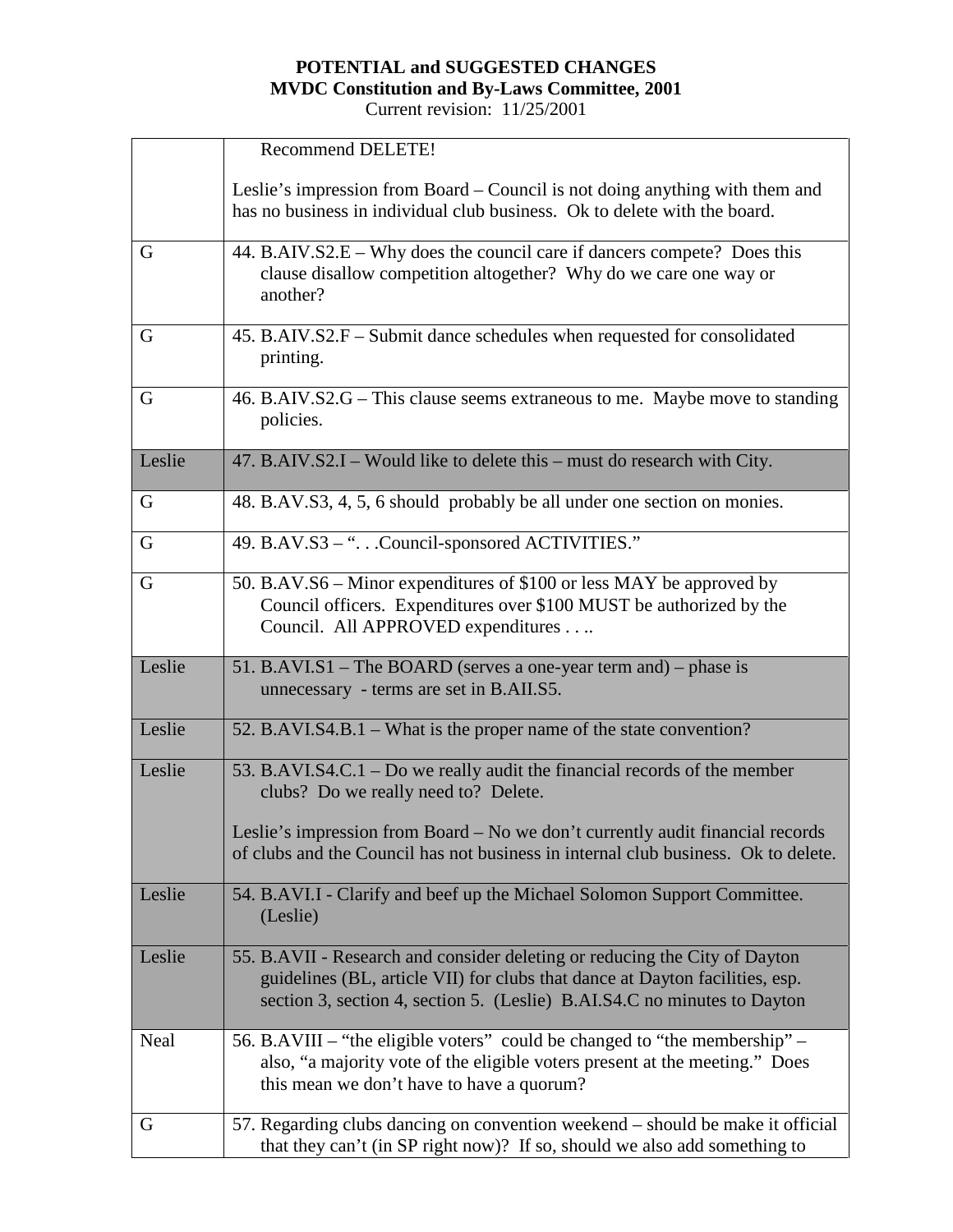|                    | expel a club for dancing on convention weekend?                                                                                                                                                                                   |
|--------------------|-----------------------------------------------------------------------------------------------------------------------------------------------------------------------------------------------------------------------------------|
| Neal               | 58. B.AII.S3 – can the ballot box and preprinted and numbered ballots go away?<br>(Fay)                                                                                                                                           |
| Decided<br>to keep | 59. B.AVI.S3.D – Do we really need a Schedule-printing committee? (Fay)                                                                                                                                                           |
| Neal               | 60. Quorum is defined but never used. (Neal)                                                                                                                                                                                      |
| N <sub>O</sub>     | 61. C.AVII.S3 – Why is there this December meeting of the board? (Neal)                                                                                                                                                           |
| Leslie             | 62. C.AVIII and B.AVII.S5 are inconsistent in where funds are to go after<br>dissolution. (Neal)                                                                                                                                  |
| Fay                | 63. Who takes over temporary duties of absent (incapacitated) officer? A<br>trustee? (Iris)                                                                                                                                       |
| Fay                | 64. Should there be a date set after which a vacated office would not be filled,<br>i.e. wait until the next election? (Leslie)                                                                                                   |
|                    | 65. B.AIV.S1.B do we really want to endorse square dance attire? Consider<br>deletion. A significant percentage of member clubs are not square dancers -<br>at the very least this should be a less specific statement. (Stibich) |
|                    | 66. B.AII.S5 - The fact that 2 trustees are elected one year and 2 trustees are<br>elected the next year is not mentioned in the by-laws                                                                                          |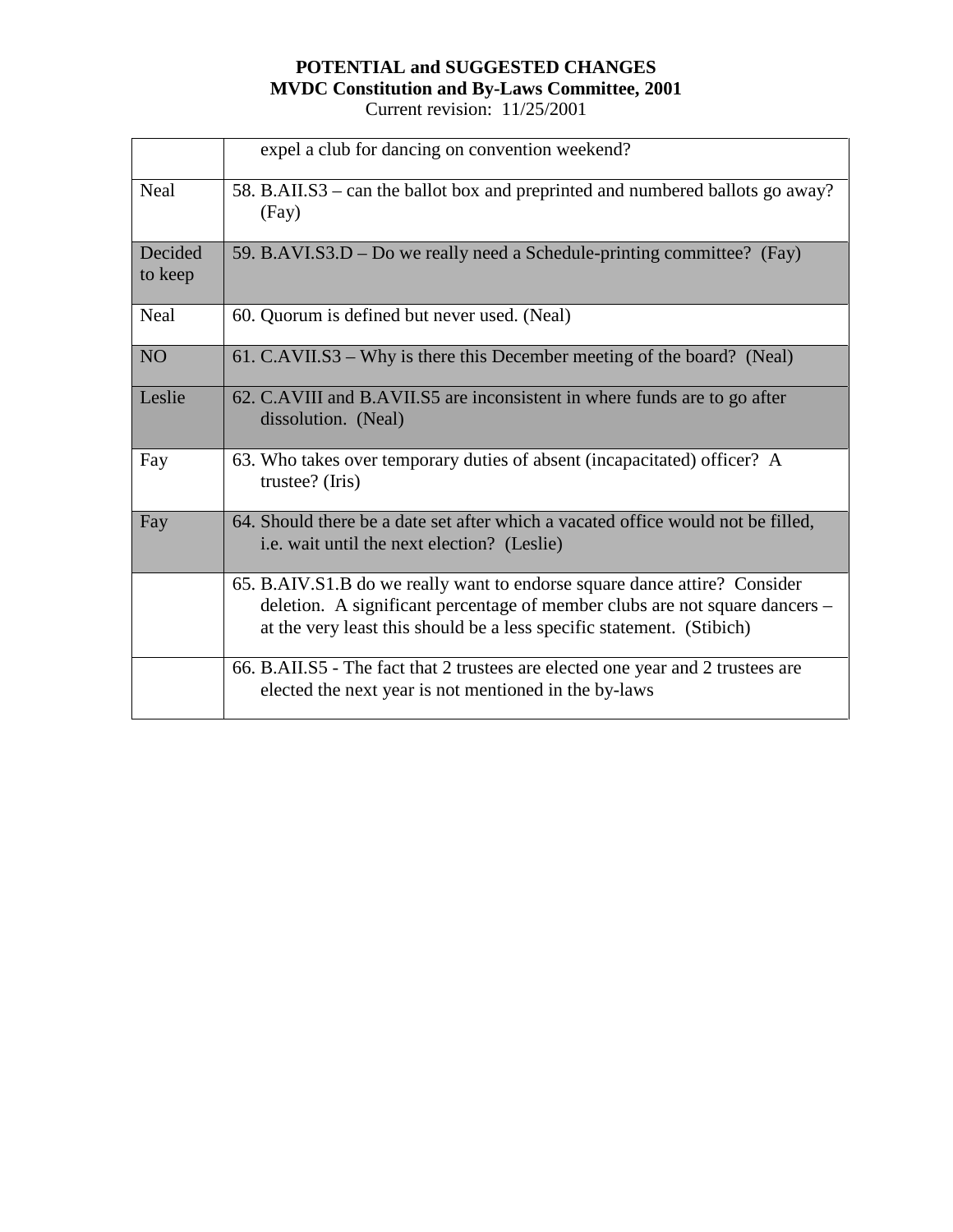Comments and questions about MVDC Constitution, Bylaws and Proposals Ed Anderson October, 2001

### Constitution -

Art. III, Sec. 3 - Exactly what does "The Council president, listed as the statutory agent for the Corporation at the time of initial and subsequent filings, shall serve in the position for five years" mean? Isn't the term for our Council president only one year?

Art. VII, Section 3 - I suggest that a reference be made for the Executive Board such as "see Bylaws, Art. VI, Sec. 1" as was done for Council in Art. VII, Sec. 1A of the Constitution. (Note also that Executive Board has been written with the initial letters capitalized. Similar capitalizations should be repeated elsewhere in the documents for all significant documents and units.)

### Bylaws -

The title of each page of the Bylaws should be written without the hyphen in the word Bylaws. The word is not hyphenated in my dictionary and hyphens are missing when the word appears in the text of the Constitution and Bylaws.

Art. I, Sec. 2D - Include a reference to Art. VI, Sec. 2 of the Bylaws for the Executive Committee.

Art. I, Sec. 4A - Capitalize the first letter of Constitution.

Art. II, Sec. 1A - What is a "leader" and where is it defined?

Art. IV, Sec. 1B - This section seems inappropriate since there are many different types of dance clubs in the Council and this section refers strictly to square dance clubs. A possible change, other than dropping this section completely, could be, "Endorse dance attire appropriate for each club."

Art. VI, Sec. 1B. - Add a reference for the Council's "powers." Would such a reference be to Art. IV, Sec. 1?

Proposal 2 -

Sec. 3. is confusing! "Standing Committees" I understand, but what is "Standing Committees & Representatives?"

"These committees and representatives serve a one-year term unless otherwise indicated." If the Executive Board does not have a term associated with it, how come standing committees do? Does the Council authorize each standing committee each year? Is it typical for most committee members to serve only one year on a committee?

Why not "Committee members serve one-year terms unless otherwise indicated?"

Elected officers must be members of a Council club. This does not seem to be the case for membership on standing committees. If there are membership requirements for standing committees, shouldn't this be stated somewhere in the Bylaws?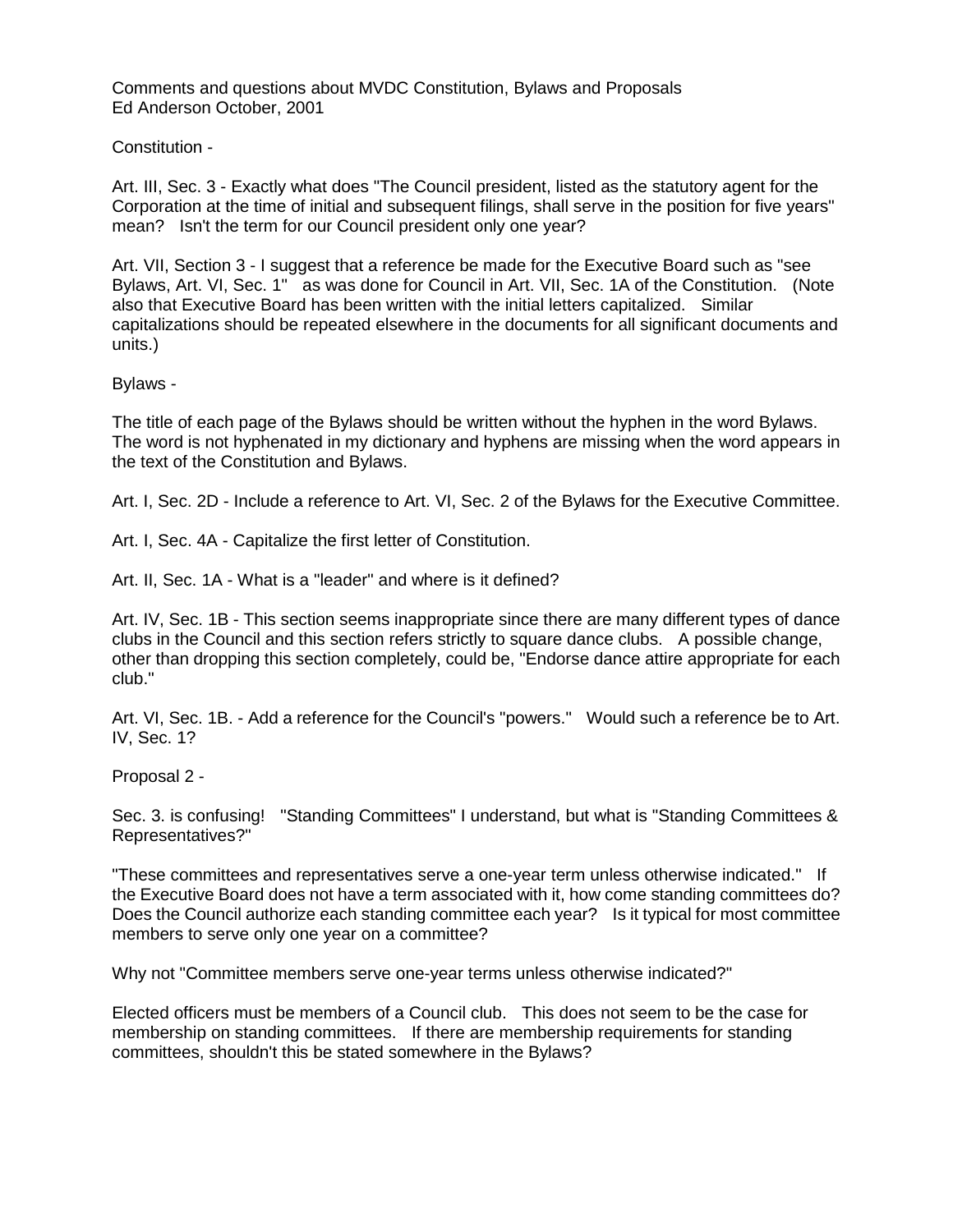Marvin Stibich Constitution Comments

A 2 page constitution should not have 8 pages of bylaws and standing policies. It dilutes and trivializes the constitution and its message. This document tries to cover all situations which hamstrings the board in organizing and operating effectively. It requires a lawyer to interpret sections, especially those that conflict. It also discourages participation by people, other than a small in-clique of people who remain in power forever.

Article II Item 4 should be removed as it puts the MVDC in direct competition with its own members and also favors those clubs at the Pavilion over the majority of clubs due to location of the lessons. No one ever seriously proposes to sponsor lessons at any location other than the Pavilion.

 Item 5 should be removed as the MVDC should not be, and has been doing a lousy job of, co-ordinating member dance activities.

Article III Section 3 is confusing as it implies the council president serves for 5 years, not 1.

Article V Item 8 requires that any application for membership must have a club constitution, etc.. Why does the MVDC care about this and what does it do with this. Updates from clubs are seldom submitted.

I have also reviewed the bylaws and have these observations:

Article I Section 3 A. Again, this puts the MVDC in direct competition with the member clubs for students with the Pavilion clubs having an inherent recruiting advantage. Why aren't lesson classes offered anywhere other than the Pavilion? Also, it used to say, or at least was understood, that the MVDC would sponsor no lessons within 10 miles of any club offering lessons.

Article II Section 1

A. What is a leader and why are they not eligible?

 B. Eliminate this as it discourages floor nominations. Why isn't verbal good enough?

C. Same as B.

Article III Section 1. All Executive Board members should not be allowed to vote as at least 2 of them are appointed by the President, effectively giving him 3 votes. Only elected Board members should be allowed to vote.

 2. Why can't any dancer make a motion? This further discourages attendance at MVDC meetings.

 3. Why must a club attend MVDC meetings. If they choose not to, so be it. No club has any rule like this nor am I aware of any other organization that requires this.

 5. Eliminate this. This could devolve into a popularity contest to oust an unpopular club as they threatened to do about 3 years ago with the Kittyhawks.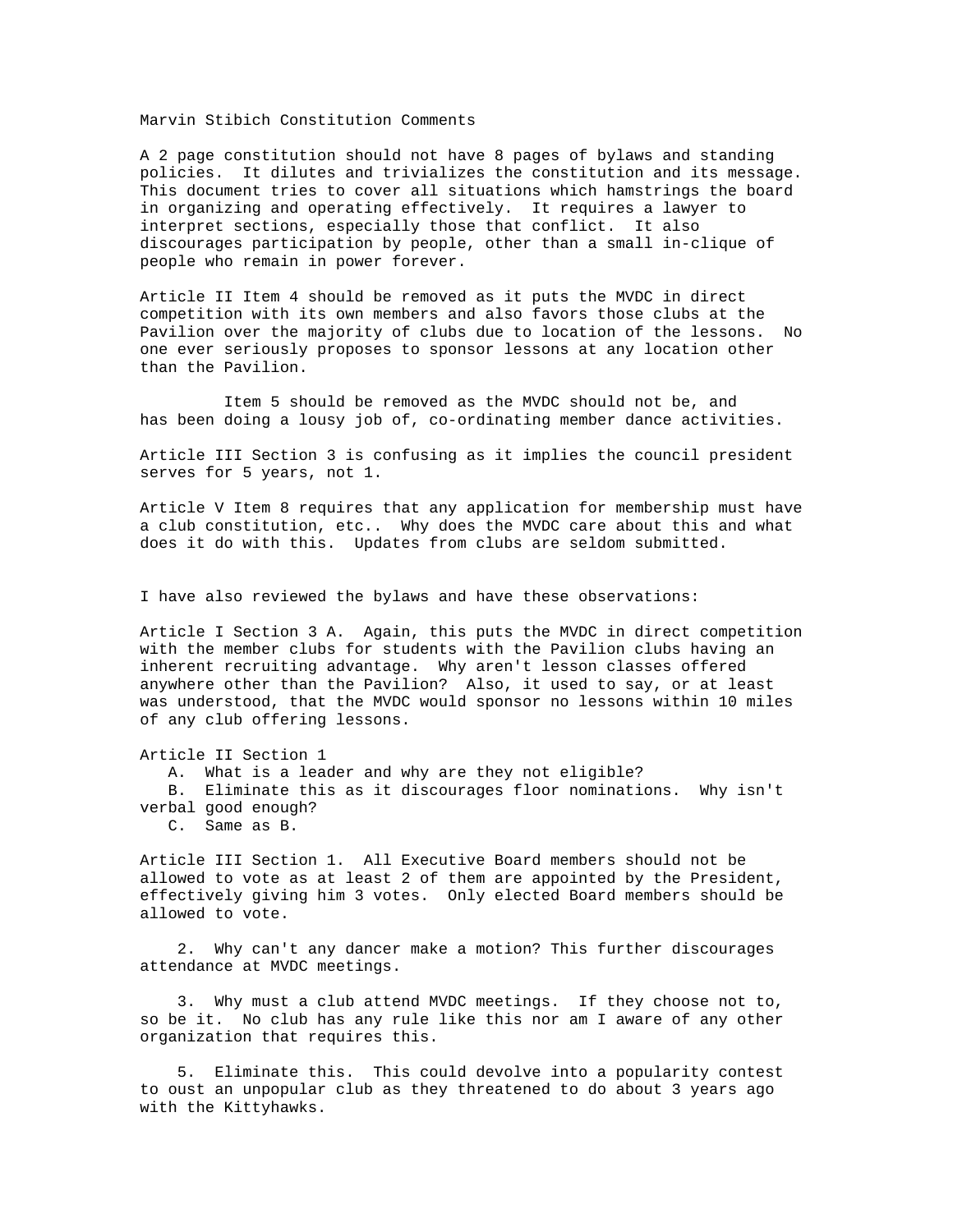Article IV Section 1 A 3. Eliminate this as it puts MVDC in direct competition with its members.

 B. Eliminate this. We should be grateful people show up and not scare them away with funny, expensive clothes.

Section 2 A. Eliminate this. See reasons above.

 B. Why? Who would read and file these? What happens if this person attempts to reject part of a submission?

Eliminate all Standing Policies. Policies should be set and changed by the appropriate Board of the moment. I find these particularly obnoxious.

Number 7. This was all hashed out 4 years ago by the Banner Raid Chairmen and was to be removed from this document. It was passed by the MVDC as well.

Number 8. This does not happen annually either.

Number 15. Most Ohio Dance Councils allow dances on this weekend. It is counterproductive to have MVDC go dark when the Convention is a couple of hundred miles away and costing several hundred dollars to attend. Going dark will not increase attendance from MVDC to one of these remote, expensive sites. Our members will do something else that weekend and may, or may not, return to square dancing.

Number 22. Who are these people and why should they get a vote when they are not involved at all?

Another thing we do not understand is why each club gets only one vote when MVDC decisions affect a 200 club members just like a 20 club membership. It seems to me that a 200 member club should have 10 times the power of a 20 member club. No other organization I know of has just this concept. Not even the U. S. Congress. I urge you to change this in the constitution so every dancer is equally represented.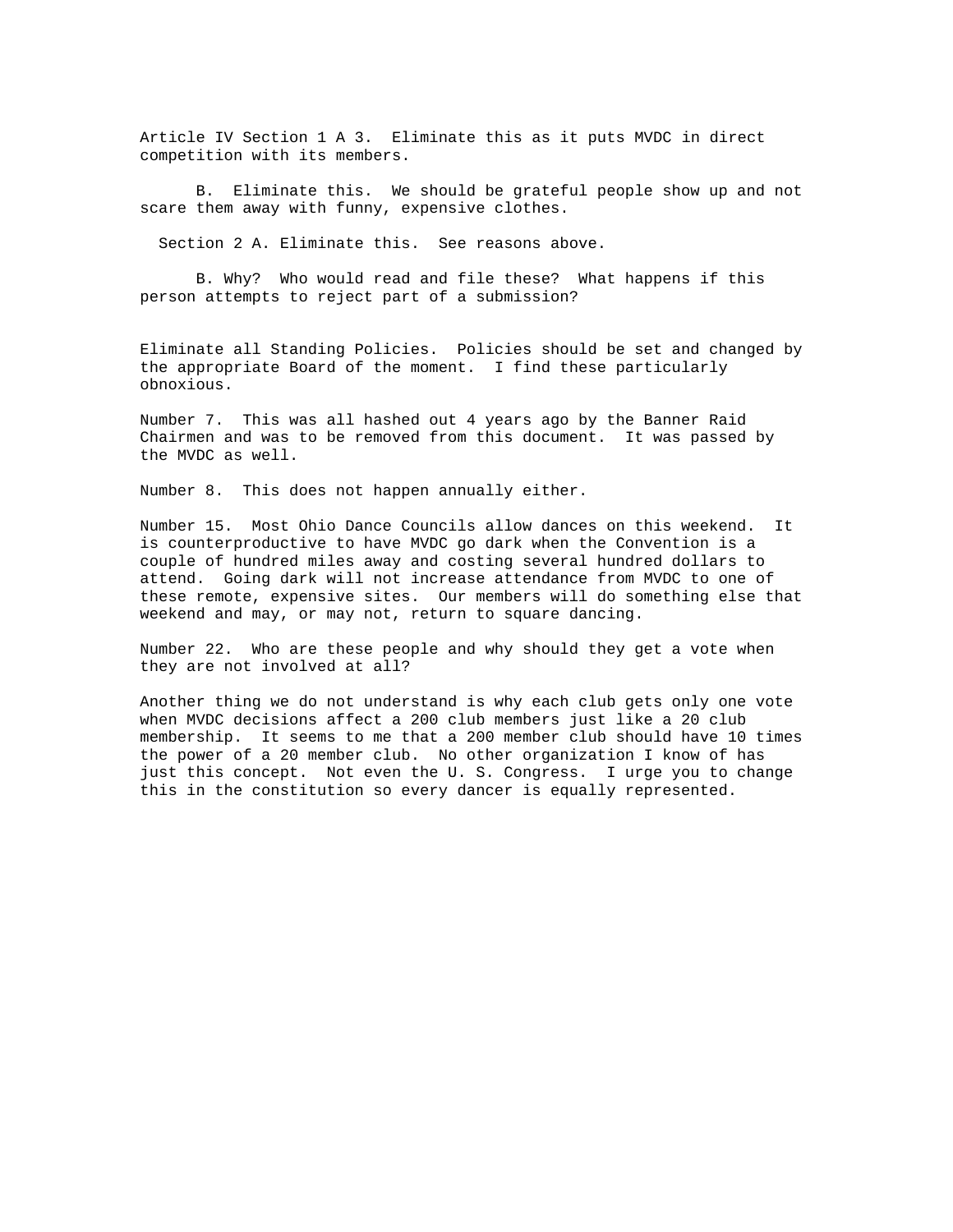| <b>ARTICLE I.</b><br><b>NAME</b>                                                                                                                                                                                                                                                                                                                                                                                                                          |                                                                                                                                                 |
|-----------------------------------------------------------------------------------------------------------------------------------------------------------------------------------------------------------------------------------------------------------------------------------------------------------------------------------------------------------------------------------------------------------------------------------------------------------|-------------------------------------------------------------------------------------------------------------------------------------------------|
| The name of the organization shall be the MIAMI VALLEY DANCE<br>COUNCIL, INC., a non-profit organization in the State of Ohio<br>sponsored by the City of Dayton, Department of Parks, Recreation, and<br>Culture. The term Council as it appears in this document shall refer to<br>Miami Valley Dance Council, Inc. The term City as it appears in this<br>document shall refer to the City of Dayton, Department of Parks,<br>Recreation, and Culture. |                                                                                                                                                 |
| <b>ARTICLE II.</b><br><b>PURPOSE</b>                                                                                                                                                                                                                                                                                                                                                                                                                      |                                                                                                                                                 |
| The purpose of the Council is to:                                                                                                                                                                                                                                                                                                                                                                                                                         |                                                                                                                                                 |
| Perpetuate and encourage a high standard of square, round,<br>1.<br>contra, clog, folk, and country western dancing. (Amended March 9,<br>4993.) recreational dancing (including, but not limited to, square, round,<br>contra, clog, folk, and country western dancing).                                                                                                                                                                                 | (7) This change would allow us to<br>expand to other recreational dance<br>genres (such as swing, ballroom, etc)<br>without changing our rules. |
| Stimulate an active fellowship among area dancers through the<br>2.<br>dance clubs.                                                                                                                                                                                                                                                                                                                                                                       |                                                                                                                                                 |
| 3. Create a forum for area square, round, contra, clog, folk, and<br>country western dancing. (Amended March 9,1993.) recreational<br>dancing.                                                                                                                                                                                                                                                                                                            | (7)                                                                                                                                             |
| Provide dancer capability throughby sponsoring or supporting basic<br>4.<br>lessons, classes, and workshops.                                                                                                                                                                                                                                                                                                                                              | (14)                                                                                                                                            |
| Coordinate member club dance activities.<br>5.                                                                                                                                                                                                                                                                                                                                                                                                            |                                                                                                                                                 |
| Participate in public relations programs. Promote recreational<br>6.<br>dancing to the general public.                                                                                                                                                                                                                                                                                                                                                    | (15)                                                                                                                                            |
| Aid in promoting or sponsoring benefits, state conventions and<br>7.<br>other dance-related functions. Promote or sponsor community service<br>activities.                                                                                                                                                                                                                                                                                                | (16)                                                                                                                                            |
| Promote or sponsor state dance conventions and other dance<br>8.<br>related functions.                                                                                                                                                                                                                                                                                                                                                                    |                                                                                                                                                 |
| 8.9. Affiliate with the Ohio Corporation of Dance Clubs, Inc.                                                                                                                                                                                                                                                                                                                                                                                             |                                                                                                                                                 |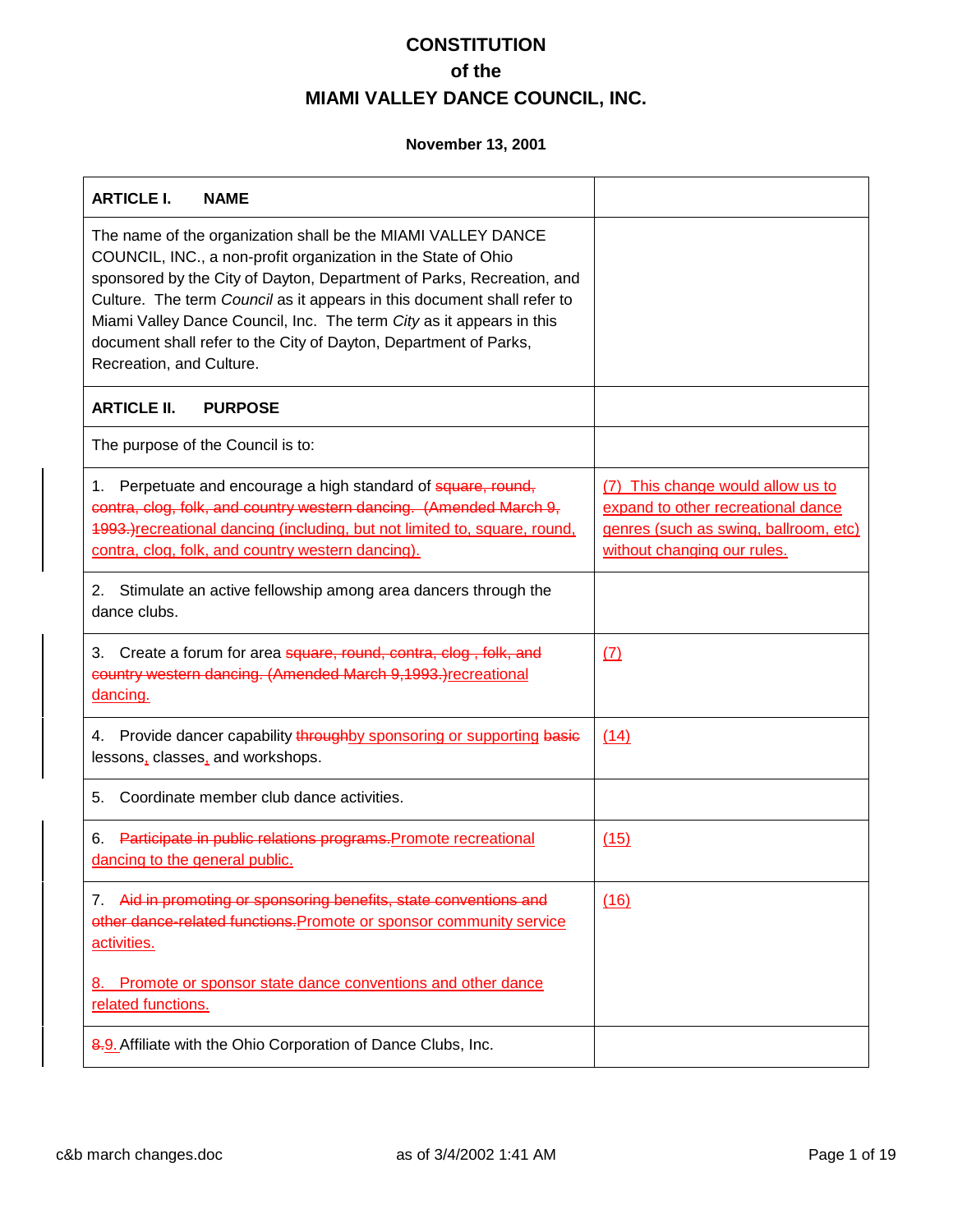| <b>ARTICLE III.</b><br><b>INCORPORATION</b>                                                                                                                                                                                                                                              |                                                                                                                                        |
|------------------------------------------------------------------------------------------------------------------------------------------------------------------------------------------------------------------------------------------------------------------------------------------|----------------------------------------------------------------------------------------------------------------------------------------|
| The Miami Valley Dance Council was incorporated under the laws of the<br>State of Ohio on 24 April 1980 by Certificate #553700. The Law Clinic<br>of D.W. Bench, 3560 W. Siebenthaler Avenue, Dayton, Ohio 45406,<br>The Council secretary will maintain the corporation record book.    |                                                                                                                                        |
| A listing of new officers and trustees and any constitution<br>Section 1.<br>revisions shall be included in the corporation record book<br>each year.                                                                                                                                    |                                                                                                                                        |
| Section 2.<br>A statement of continual existence of the Corporation must<br>be filed with the Ohio Secretary of State every five years.                                                                                                                                                  |                                                                                                                                        |
| Section 3.<br>The Council president, shall be listed as the statutory agent<br>for the Corporation at the time of the initial or subsequent<br>filings <sub>5</sub> That person shall serve as statutory agent in the<br>position-for five years.                                        | (17) (note from last meeting - keep<br>on hold because of difference<br>between Articles of Incorporation and<br><b>Constitution</b> ) |
| Section 4.<br>The Corporation was declared federal income tax exempt<br>under Internal Revenue Code Section 501(C) (4) as of April<br>26, 1991.                                                                                                                                          |                                                                                                                                        |
| <b>ARTICLE IV.</b><br><b>OPERATION</b>                                                                                                                                                                                                                                                   |                                                                                                                                        |
| Council members as a corporate body shall determine policies of the<br>Miami Valley Dance Council, Inc. The trustees shall oversee operation<br>of the Council. Elected and appointed oOfficers shall assure efficient<br>and effective operation and management.                        | This should be part of PROPOSAL 6.                                                                                                     |
| <b>ARTICLE V.</b><br><b>MEMBERSHIP</b>                                                                                                                                                                                                                                                   |                                                                                                                                        |
| Council members are clubs that have been voted into membership.<br>Membership is available to any Miami Valley area club that adheres to<br>the purpose stated in ARTICLE II. A written request for membership<br>submitted to the president of the Council shall include the following: | (19)                                                                                                                                   |
| <b>Club Name</b><br>1.                                                                                                                                                                                                                                                                   |                                                                                                                                        |
| Type of recreational dance club (square, round, contra, clog, folk,<br>2.<br>and country western) (Amended March 9, 1993)                                                                                                                                                                | $\sqrt{(7)}$                                                                                                                           |
| Where and when the club dances<br>3.                                                                                                                                                                                                                                                     |                                                                                                                                        |
| Club officers<br>4.                                                                                                                                                                                                                                                                      |                                                                                                                                        |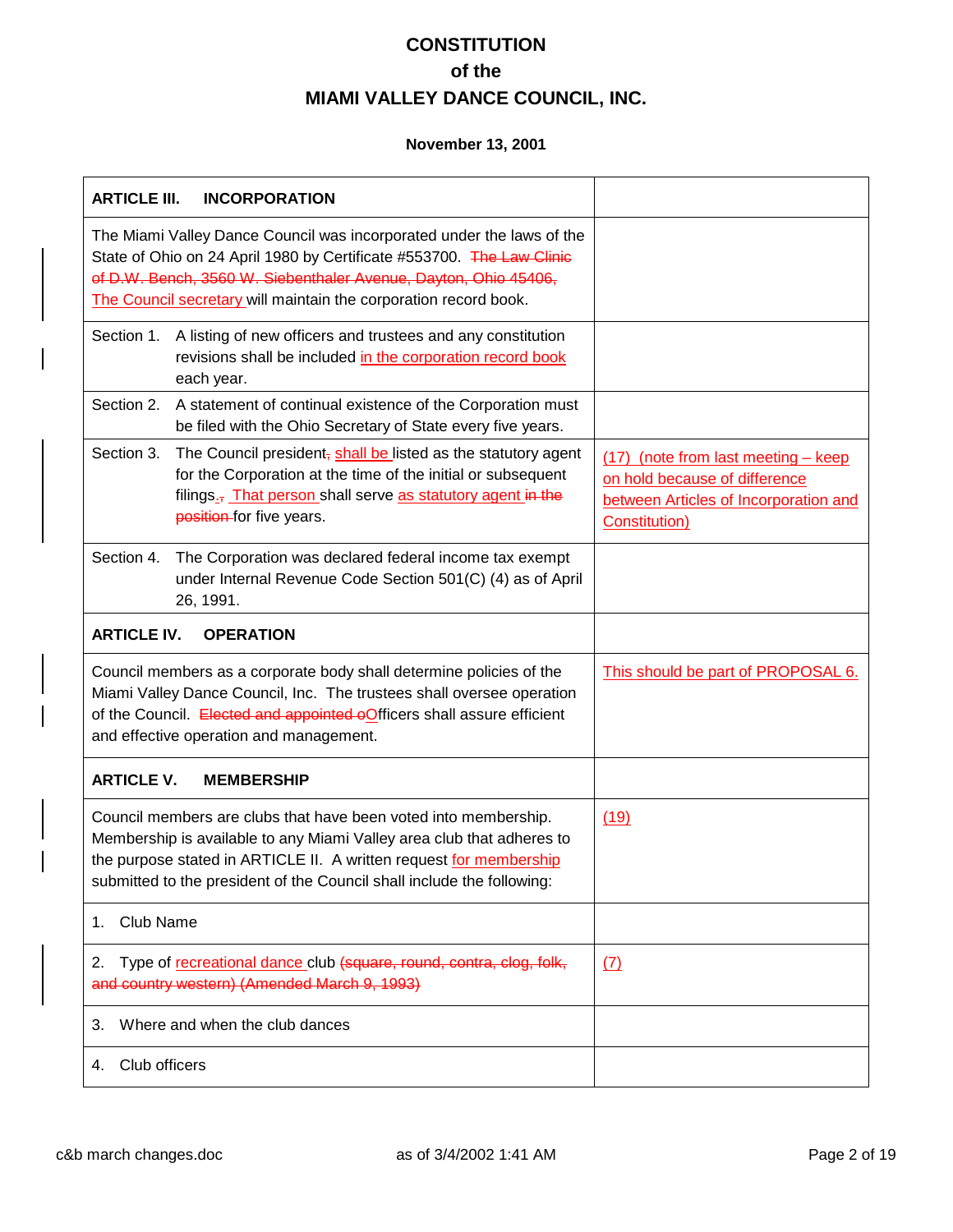| Proposed club representative to Council<br>5.                                                                                                                                                                                                                                                                                                                                                        |                                    |
|------------------------------------------------------------------------------------------------------------------------------------------------------------------------------------------------------------------------------------------------------------------------------------------------------------------------------------------------------------------------------------------------------|------------------------------------|
| Reasons for joining<br>6.                                                                                                                                                                                                                                                                                                                                                                            |                                    |
| Agreement to uphold the constitution/bylaws of this Council<br>7.                                                                                                                                                                                                                                                                                                                                    |                                    |
| Copy of club's constitution and bylaws or operating procedures<br>8.                                                                                                                                                                                                                                                                                                                                 |                                    |
| <b>ARTICLE VI.</b><br><b>OFFICERS</b>                                                                                                                                                                                                                                                                                                                                                                |                                    |
| The elected officers of the Council shall be the trustees, the president,<br>the vice president, the secretary, and the treasurer, and the immediate<br>past president . The appointed officers shall be the editor of the Miami<br>Valley Dance News and representatives to the Ohio Corporation of<br>Dance Clubs, Inc. (Amended on November 1, 1988, and rescinded on<br>September 10, 1991.)     | This should be part of PROPOSAL 6. |
| <b>ARTICLE VII.</b><br><b>MEETINGS</b>                                                                                                                                                                                                                                                                                                                                                               |                                    |
| The regular business meetings of the Council shall be held<br>Section 1.<br>on the second Tuesday in the odd-numbered months.                                                                                                                                                                                                                                                                        |                                    |
| A. Two-thirds of the eligible voters of the Council (see<br>BYLAWSBylaws, ARTICLE-Article III, Section 1) shall<br>constitute a quorum.                                                                                                                                                                                                                                                              |                                    |
| Robert's Rules of Order shall be used as a guideline.<br>В.                                                                                                                                                                                                                                                                                                                                          |                                    |
| Section 2.<br>Special meetings may be called at the discretion of the<br>president. The calling of a meeting is mandatory if<br>requested by at least five club representatives. The<br>purpose of a special meeting must be stated and no other<br>business may be transacted at that meeting. If a vote is to<br>be taken at a special meeting, it must be announced in<br>advance of the meeting. |                                    |
| Section 3.<br>To facilitate an orderly transition, Aan executive board                                                                                                                                                                                                                                                                                                                               |                                    |
| organizational meeting shall be held in Decemberprior to<br>January 1. The purpose of this meeting is for-with current<br>and newly-elected officers presentto exchange office<br>information and records                                                                                                                                                                                            |                                    |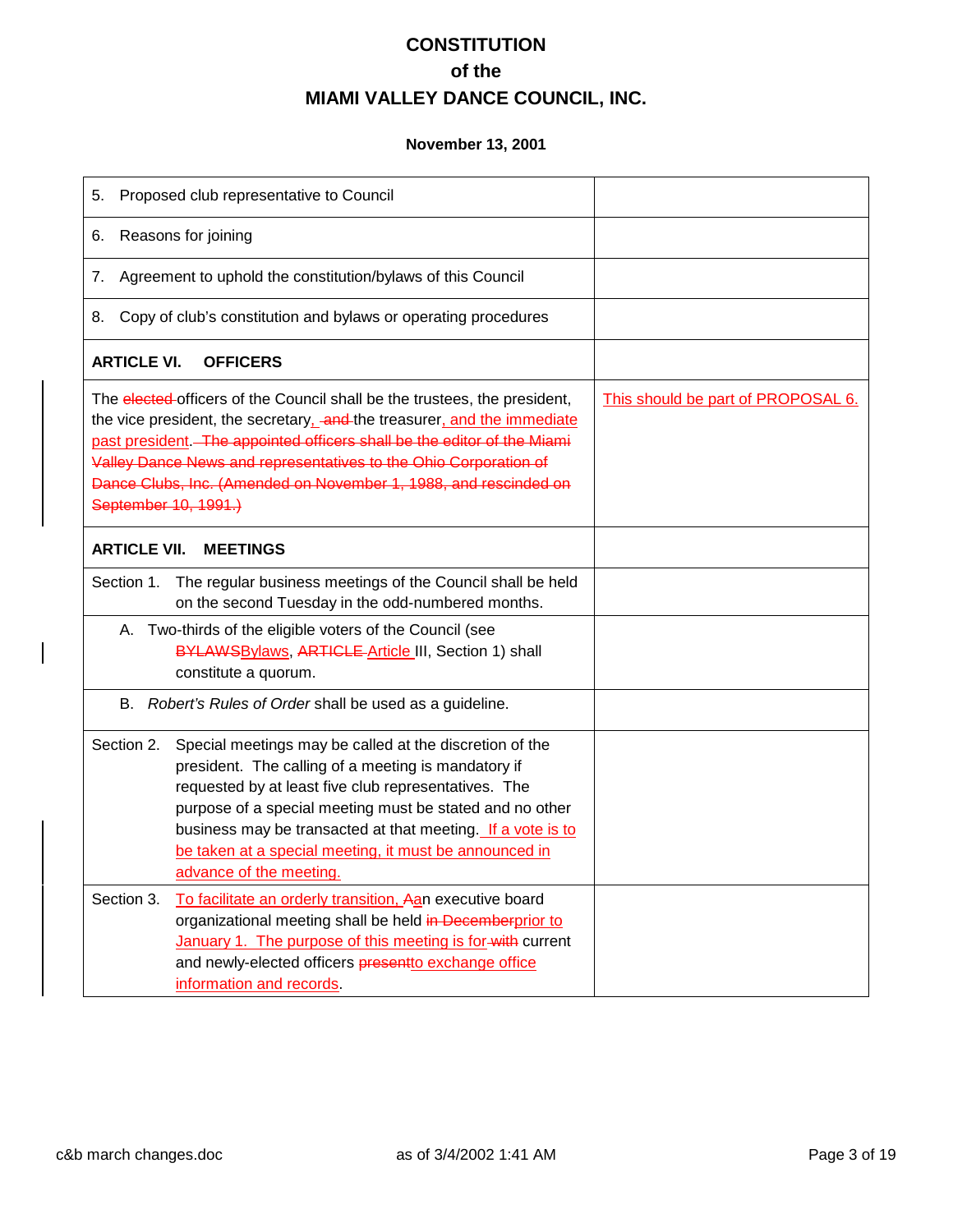| <b>ARTICLE VIII. DISSOLUTION</b>                                                                                                                                                                                                                                                                                                                                                                                                                                                                                                                                                                            |                                                                                         |
|-------------------------------------------------------------------------------------------------------------------------------------------------------------------------------------------------------------------------------------------------------------------------------------------------------------------------------------------------------------------------------------------------------------------------------------------------------------------------------------------------------------------------------------------------------------------------------------------------------------|-----------------------------------------------------------------------------------------|
| The Council may be dissolved at any regular or special meeting by a<br>two-thirds vote of the eligible voters present and voting at that meeting.<br>In the event the Council is dissolved, any funds in the Council treasury<br>or equipment owned by the Council itself shall become the property of<br>the City. Any Council assets will be distributed according to the direction<br>of the Council members. Such will be done by two-thirds vote of the<br>eligible voters present and voting. (See Bylaws, Article III, Section 1.)<br>Such funds shall be deposited with the Division of Recreation. | (22) Defines how the Council may<br>be dissolved.<br>This could be a separate proposal. |
| <b>ARTICLE IX.</b><br><b>AMENDMENTS</b>                                                                                                                                                                                                                                                                                                                                                                                                                                                                                                                                                                     |                                                                                         |
| This constitution can be amended at any regular Council meeting by a<br>two-thirds vote of the eligible voters present and voting at the meeting.<br>(See Bylaws, Article III, Section 1.) Amendments must be submitted in<br>writing and read to all club representatives at least one meeting prior to<br>voting. This constitution shall be reviewed every five years.                                                                                                                                                                                                                                   |                                                                                         |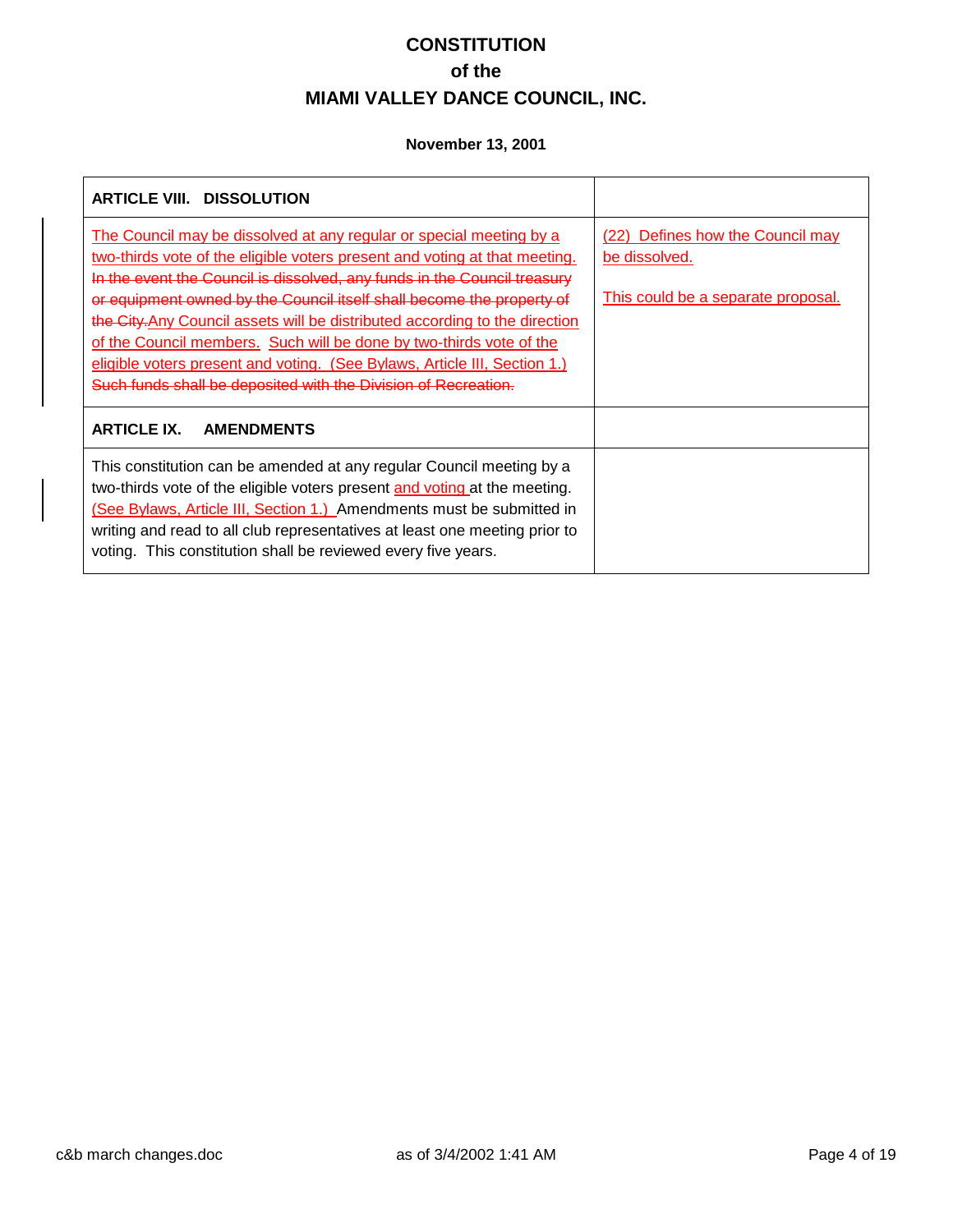| <b>ARTICLE I.</b><br><b>DUTIES OF THE OFFICERS</b>                                                                                                                                                                   |                                                                    |
|----------------------------------------------------------------------------------------------------------------------------------------------------------------------------------------------------------------------|--------------------------------------------------------------------|
| Section 1. Trustees (Four4 elected)                                                                                                                                                                                  | This should be part of PROPOSAL 6.                                 |
| A. Oversee operation of the Council                                                                                                                                                                                  |                                                                    |
| B. Provide future planning recommendations to the Council.<br>C. Assume the duties of any temporarily incapacitated officer<br>except the President until the officer is able to resume the<br>duties of the office. | Add this to proposal 7.                                            |
| Section 2.<br>President                                                                                                                                                                                              |                                                                    |
| A. Presides at Council meetings.                                                                                                                                                                                     |                                                                    |
| B. Manages business of the Council.                                                                                                                                                                                  |                                                                    |
| C. Prepares and submits a budget, with Executive Committee<br>inputs, for Council approval in November each year.                                                                                                    | Consider a separate proposal of<br>officer responsibility updates. |
| <del>C.</del> D.<br>Appoints                                                                                                                                                                                         |                                                                    |
| <b>1.Officers. (See CONSTITUTION, ARTICLE VI, and</b><br>BYLAWS, ARTCILE II, SECTION 5D.)                                                                                                                            | Should be part of proposal 6                                       |
| 2.1. Standing committees (with the exception of the Michael<br>Solomon Support Committee), (See BYLAWS,<br>ARTICLE VI, SECTION 3.)                                                                                   |                                                                    |
| 3.2. Ad hoc committees. (See BYLAWS, ARTICLE VI,<br>SECTION 4.)                                                                                                                                                      |                                                                    |
| Serves as chairman of the executive committee.<br><b>D.E.</b>                                                                                                                                                        | (11)                                                               |
| Becomes andls an ex-officio member of all committees,<br>EF.<br>except the nominating committee.                                                                                                                     | (28)                                                               |
| Maintains official files.<br><del>F.</del> G.                                                                                                                                                                        |                                                                    |
| Section 3.<br><b>Vice President</b>                                                                                                                                                                                  |                                                                    |
| A. Manages operation of lessons, classes, and workshops<br>sponsored by the Council.                                                                                                                                 | (29)                                                               |
| B. Assumes the duties of the president in his/her absence.                                                                                                                                                           |                                                                    |
| Secretary<br>Section 4.                                                                                                                                                                                              |                                                                    |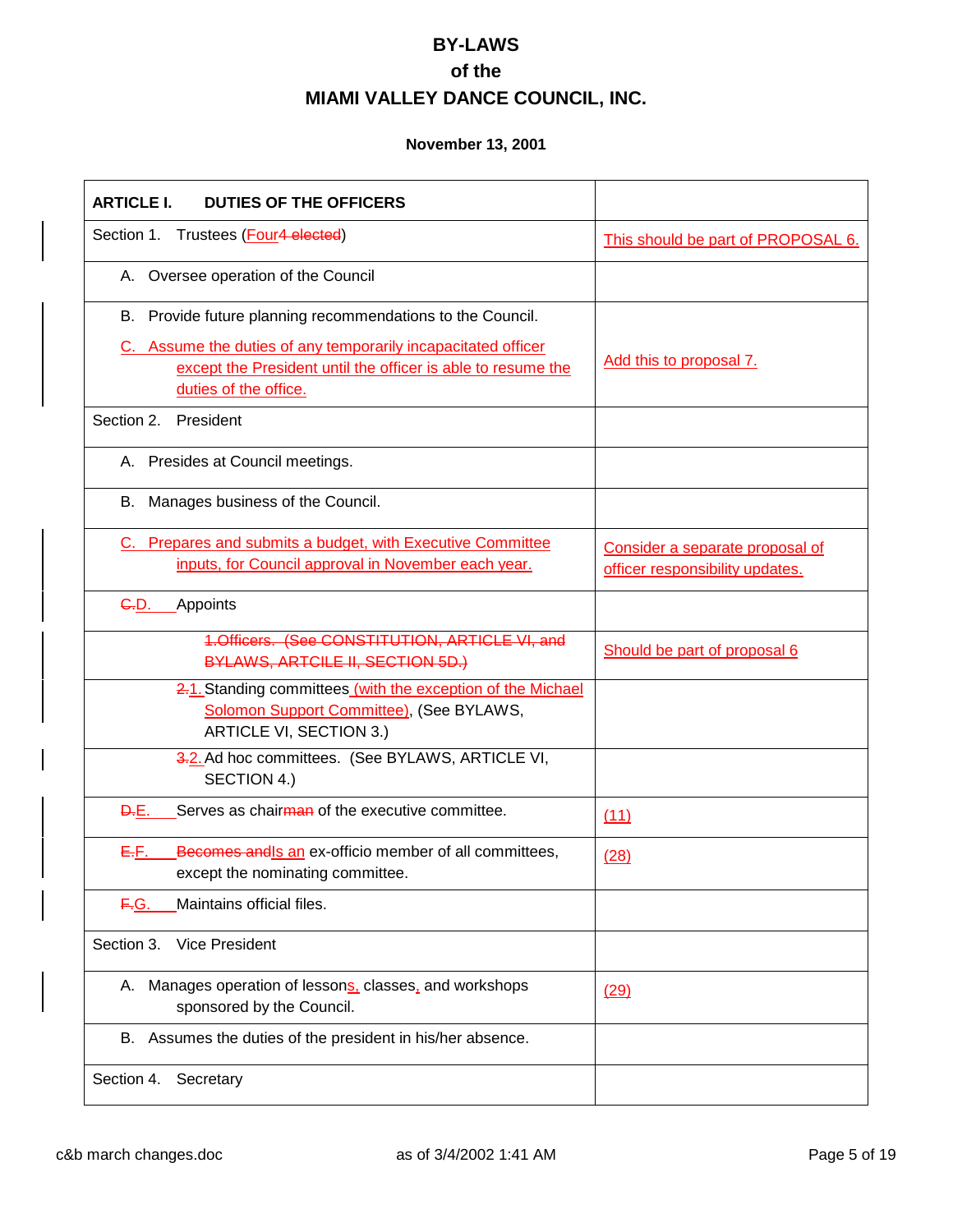| A. Records minutes and attendance of all business proceedings;<br>keeps a list of all committee members and a copy of the<br>constitution.                  |                                                                                                                                                        |
|-------------------------------------------------------------------------------------------------------------------------------------------------------------|--------------------------------------------------------------------------------------------------------------------------------------------------------|
| B. Keeps a list of all committee members.                                                                                                                   |                                                                                                                                                        |
| Keeps current copies of the Constitution and Bylaws.<br><del>B.</del> C.<br>Keeps standing policies current with decisions made during<br>Council meetings. |                                                                                                                                                        |
| D. Maintains the corporation record book. (Constitution, Article III)                                                                                       |                                                                                                                                                        |
| <b>B.E.</b><br>Processes business correspondence for the Council as<br>required.                                                                            |                                                                                                                                                        |
| Section 5.<br>Treasurer                                                                                                                                     |                                                                                                                                                        |
| A. Receives monies, pays bills, and maintains auditable financial<br>records.                                                                               |                                                                                                                                                        |
| Provides financial reports to Council meetings.<br>В.                                                                                                       |                                                                                                                                                        |
| C. Furnishes yearly report.                                                                                                                                 |                                                                                                                                                        |
| D. Submits records for a yearly audit.                                                                                                                      |                                                                                                                                                        |
| Section 6.<br><b>Immediate Past President</b><br>A. Facilitates transition to new president.<br>B. Acts as an advisor.                                      | May want past president stuff to be a<br>separate proposal. Or make it part<br>of proposal 6, or make it part of<br>responsibilities changes proposal. |
| Section 6. Editor of Miami Valley Dance News                                                                                                                | This is part of PROPOSAL 6.                                                                                                                            |
| A.Edits, prepares for publication, and distributes the Miami Valley<br>Dance News six times a year.                                                         | This is part of PROPOSAL 6.                                                                                                                            |
| Section 7.State Representatives (2)                                                                                                                         | This is part of PROPOSAL 6.                                                                                                                            |
| A.Represent Council at meetings of the Ohio Corporation of Dance<br>Clubs, Inc.                                                                             | This is part of PROPOSAL 6.                                                                                                                            |
| B.Act in advisory capacity for the Council.                                                                                                                 | This is part of PROPOSAL 6.                                                                                                                            |
| <b>ARTICLE II.</b><br><b>ELECTION OF OFFICERS</b>                                                                                                           |                                                                                                                                                        |
| The Nominating Committee shall present a slate of<br>Section 1.<br>candidates at the September meeting.                                                     |                                                                                                                                                        |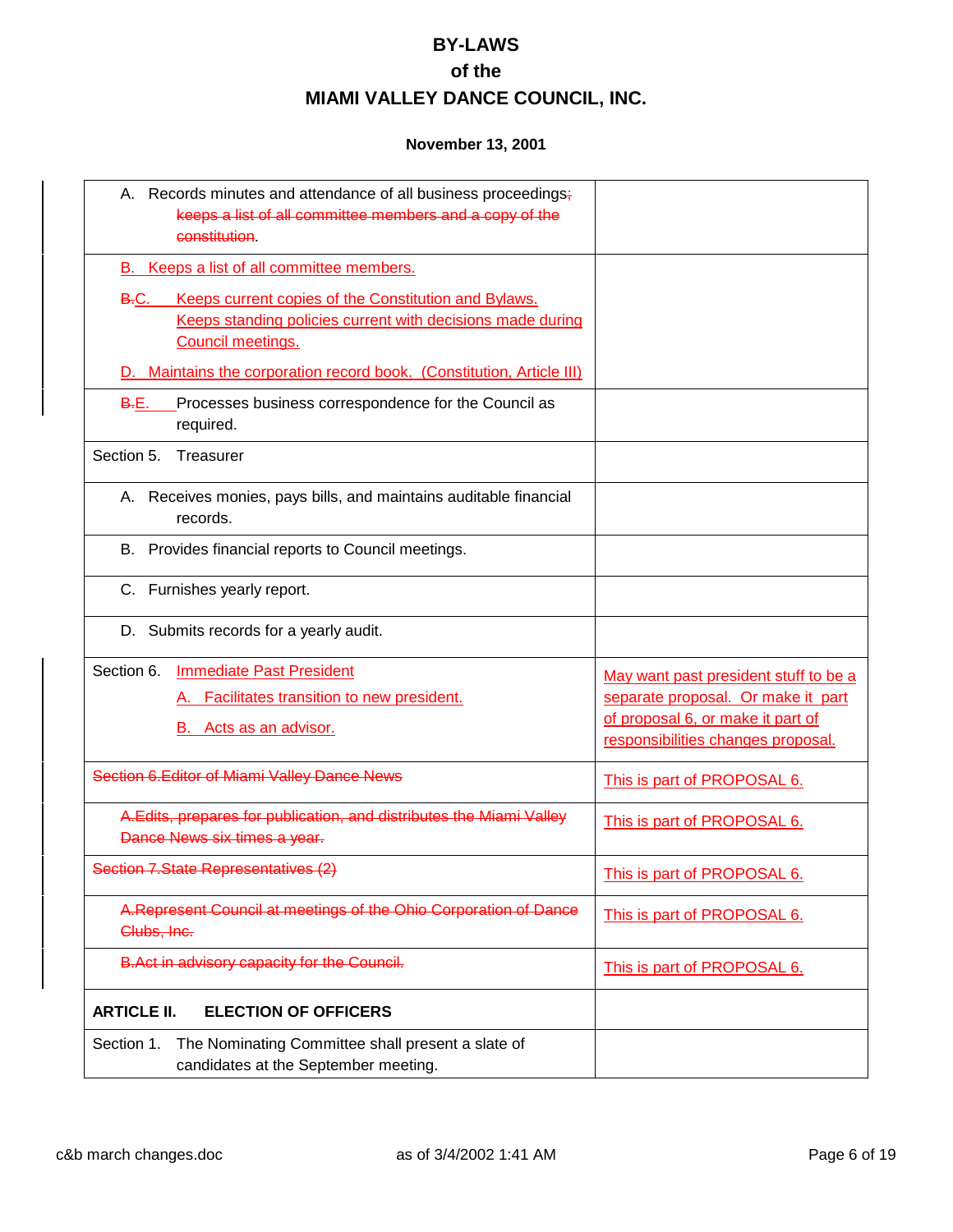| A. Candidates for elected offices shall not be limited to<br>representatives to the Council. Members of any Council<br>club, excluding callers and leaders, are eligible for<br>nomination. Candidates must be members of at least one<br>Council club. | Deletion of "elected" should be part<br>of PROPOSAL 6.<br>Allowing callers and leaders to be<br>elected is PROPOSAL 5. |
|---------------------------------------------------------------------------------------------------------------------------------------------------------------------------------------------------------------------------------------------------------|------------------------------------------------------------------------------------------------------------------------|
| B. Each name nomination presented must be accompanied by a<br>letter from the candidate stating he/she understands and<br>will accept the duties and responsibilities of said office if<br>elected.                                                     |                                                                                                                        |
| C. Council members may nominate aAdditional candidates<br>nominations may be made at the September and<br>November meetings-provided they have a letter from the<br>nominee attesting to the above.                                                     |                                                                                                                        |
| Section 2.<br>Election of officers shall be by majority vote of eligible<br>voters in attendancepresent and voting at the November<br>meeting. (See BYLAWSBylaws, ARTICLE-Article III,<br>Section 1.)                                                   |                                                                                                                        |
| Section 3.<br><b>Voting Procedures</b>                                                                                                                                                                                                                  |                                                                                                                        |
| A. At the September Council meeting the president shall appoint<br>three (3) Council members to count ballots.                                                                                                                                          |                                                                                                                        |
| B. The ballots will be preprinted and numbered with a provision to<br>tear off the number.                                                                                                                                                              |                                                                                                                        |
| C. Each club representative eligible voter-will register with the<br>ballot counters to receive a numbered ballot. (See Bylaws,<br>Article III, Section 1.)                                                                                             |                                                                                                                        |
| D. The eligible voter will drop the ballot into the ballot box.                                                                                                                                                                                         |                                                                                                                        |
| Ballot counters will present election results to the Council<br>E.D.<br>president who will announce the winner.                                                                                                                                         |                                                                                                                        |
| Section 4.<br>New officers shall take office January 1.                                                                                                                                                                                                 |                                                                                                                        |
| <b>Terms of Office</b><br>Section 5.                                                                                                                                                                                                                    |                                                                                                                        |
| A. An elected-officer, except the trustees-and treasurer, shall<br>serve a one-year term and may be re-elected for one<br>additional term in that office.                                                                                               | This should be part of PROPOSAL 6.                                                                                     |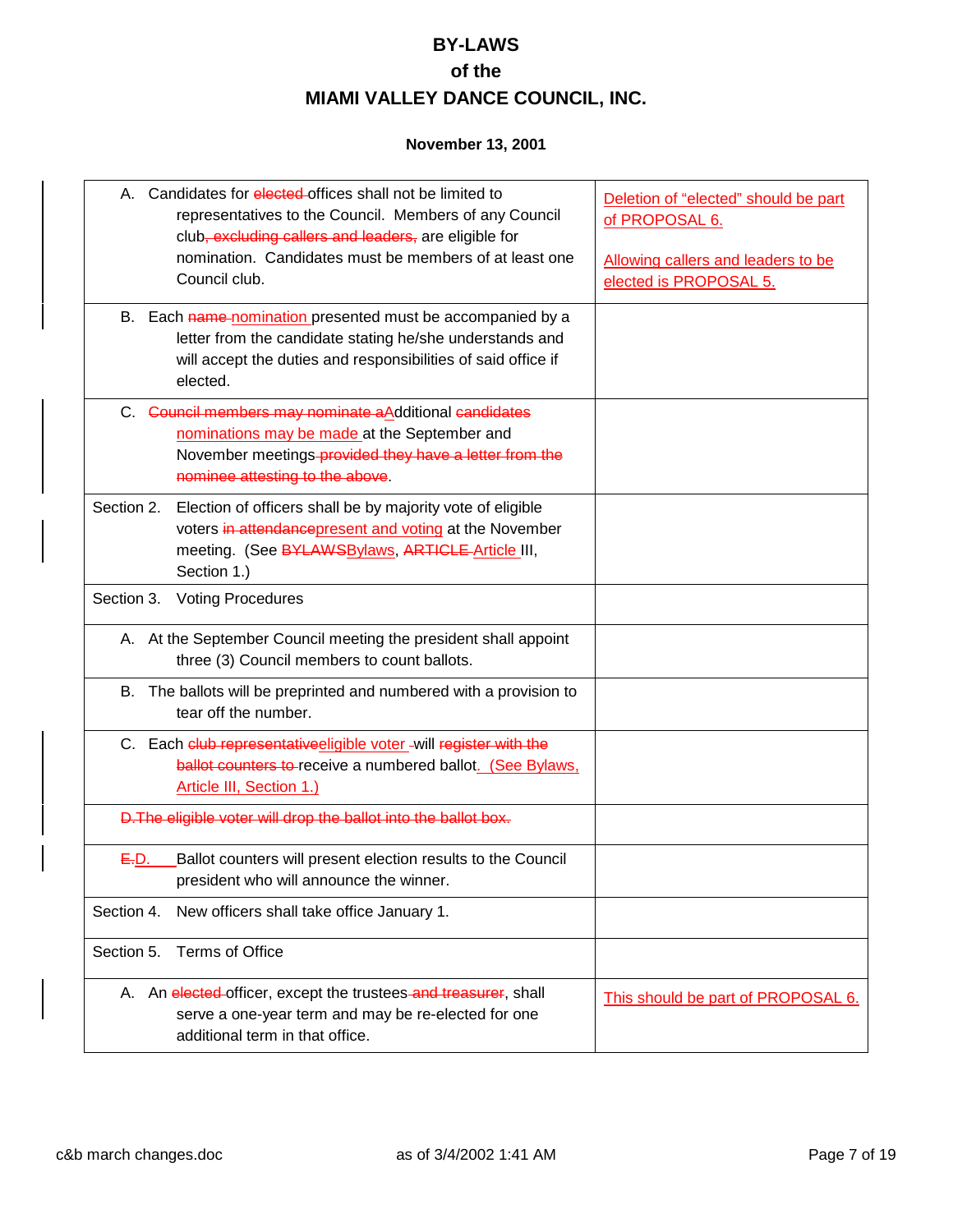|                  | 4.B. The trustees shall be elected for a two-year term and may be<br>reelected for one additional term. Two trustees shall be<br>elected in odd years for a two-year term. Two trustees shall<br>be elected in even years for a two-year term. Trustees may<br>be re-elected for one additional term.                                                                                         | (66)                                                                                            |
|------------------|-----------------------------------------------------------------------------------------------------------------------------------------------------------------------------------------------------------------------------------------------------------------------------------------------------------------------------------------------------------------------------------------------|-------------------------------------------------------------------------------------------------|
|                  | 2. The treasurer shall be elected for a one-year term and<br>may be reelected for an unspecified number of terms.                                                                                                                                                                                                                                                                             |                                                                                                 |
| <b>B.C.</b>      | An Council memberindividual may be elected to an office<br>previously held after a two-year interim.                                                                                                                                                                                                                                                                                          | Does this conflict with the preceding<br>statements?                                            |
| <del>C.</del> D. | An elected officer may be elected to any other office but<br>may not serve two offices at one time.                                                                                                                                                                                                                                                                                           | This should be part of PROPOSAL 6.                                                              |
|                  | D.An appointed officer, excluding callers and leaders, must also be<br>a member of at least one Council club. The appointee shall be<br>ratified by the Council and serve a one-year term except state<br>corporation representatives who serve two-year terms. All<br>appointed officers may be reappointed by the president. The<br>number of terms is not limited.                         | This should be part of PROPOSAL 6.                                                              |
|                  | E. The immediate past president shall serve as a member of the<br>Council and the executive board for one year.                                                                                                                                                                                                                                                                               | (33) Only clubs are members of the<br>Council.<br>Should be part of past president<br>proposal. |
| Section 6.       | Removal from Office - Any officer may be removed from<br>office for misconduct or neglect of duty by a two-thirds vote<br>of the eligible voters present and voting. (See Bylaws,<br>Article III, Section 1.)                                                                                                                                                                                 | This will be PROPOSAL 7. (leslie<br>has added "present and voting" to<br>this change.)          |
| Section 7.       | Filling a Vacated Office - The Executive Board may appoint<br>a temporary replacement for a vacated office and notify the<br>council members of a special election to be held at the next<br>regularly scheduled meeting. If the time remaining in the<br>term of office is four months or less, the appointed<br>replacement will complete the term and no special election<br>will be held. | This is part of PROPOSAL 7. (64)                                                                |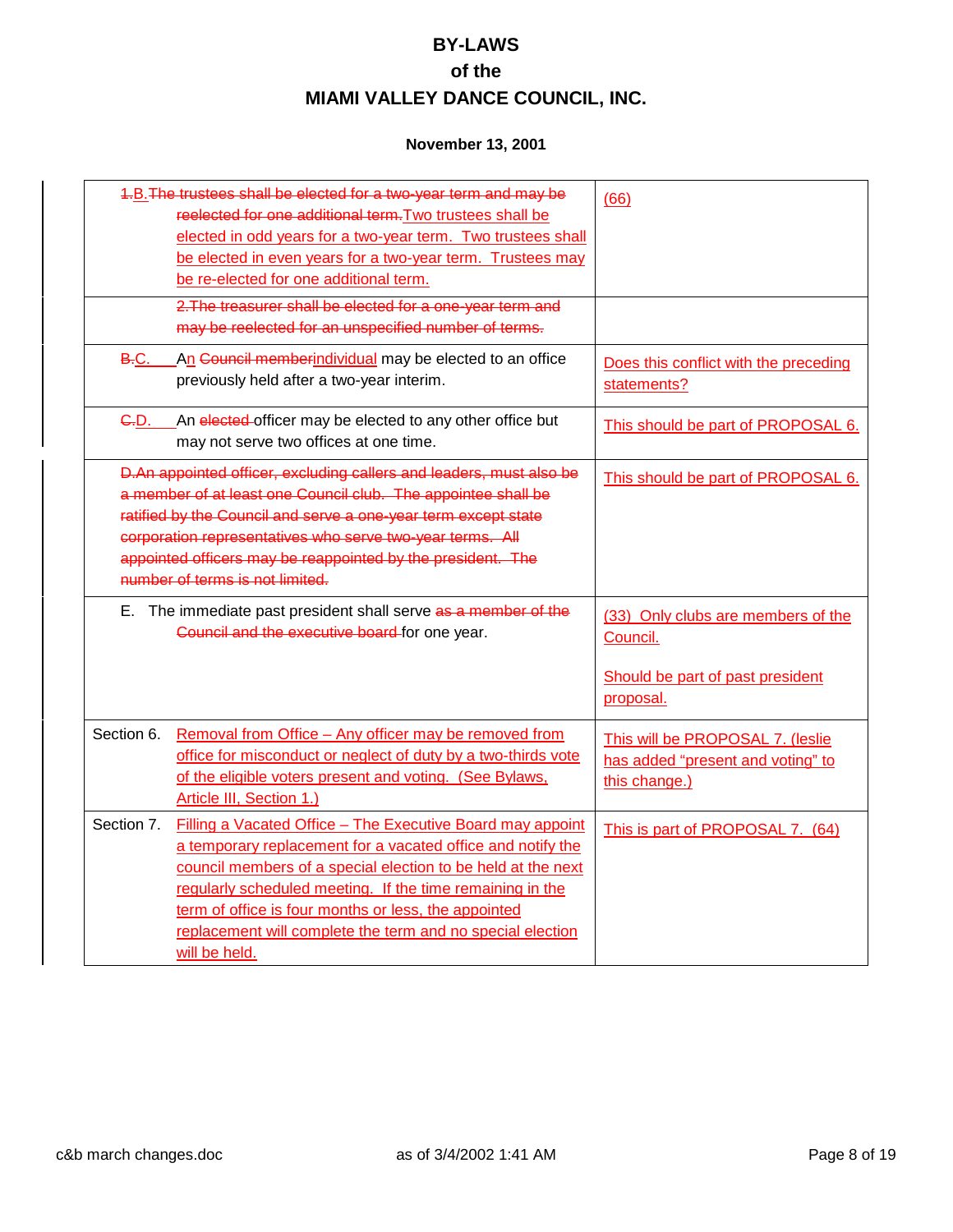| <b>ARTICLE III.</b><br><b>MEMBERSHIP</b>                                                                                                                                                                                                                                                                                                                                                                                                                                                    |  |
|---------------------------------------------------------------------------------------------------------------------------------------------------------------------------------------------------------------------------------------------------------------------------------------------------------------------------------------------------------------------------------------------------------------------------------------------------------------------------------------------|--|
| Voting Rights. Members of the executive board (see<br>Section 1.<br>BYLAWS, ARTICLE VI, SECTION 1), and one<br>representative from each club shall have one vote at<br>Council meetings. Each representative shall represent one<br>club only. No individual shall have more than one vote.                                                                                                                                                                                                 |  |
| A. All voting shall be considered valid if there is a quorum of<br>eligble voters present. A quorum is defined as two-thirds of<br>the eligible voters. (Constitution, Article VII, Section 1.A)                                                                                                                                                                                                                                                                                            |  |
| No individual shall have more than one vote.<br>В.                                                                                                                                                                                                                                                                                                                                                                                                                                          |  |
| C. Eligible Voters.<br>1. For Trustees Meetings - Four trustees are the eligible<br>voters.<br>2. For Executive Board Meetings - Four trustees.<br>president, vice-president, secretary, treasurer, and<br>immediate past president are the eligible voters.<br>3. For Executive Committee Meetings - The Executive<br>Board and all committee chairs are the eligible voters.<br>4.4. For Council Meetings and Special Council Meetings -<br>The member clubs are the eligible voters. One |  |
| representative from each club may vote. This applies<br>to any voting action, including but not limited to general<br>motions, elections, and constitution/bylaws changes.                                                                                                                                                                                                                                                                                                                  |  |
| Section 2.<br>Motions.                                                                                                                                                                                                                                                                                                                                                                                                                                                                      |  |
| A. Any eligible voter may introduce a motion. (See Bylaws, Article<br>III, Section 1.)                                                                                                                                                                                                                                                                                                                                                                                                      |  |
| Any dancer may attend Council meetings and take part in<br>A.B.<br>discussions but may not introduce a motion or vote on<br>Council business.                                                                                                                                                                                                                                                                                                                                               |  |
| Section 3.<br>Club representation to at least four of the six bi-monthly<br>meetings is required to retain membership.                                                                                                                                                                                                                                                                                                                                                                      |  |
| Section 4.<br>Membership in the Council is automatically withdrawn when<br>a club is dissolved.                                                                                                                                                                                                                                                                                                                                                                                             |  |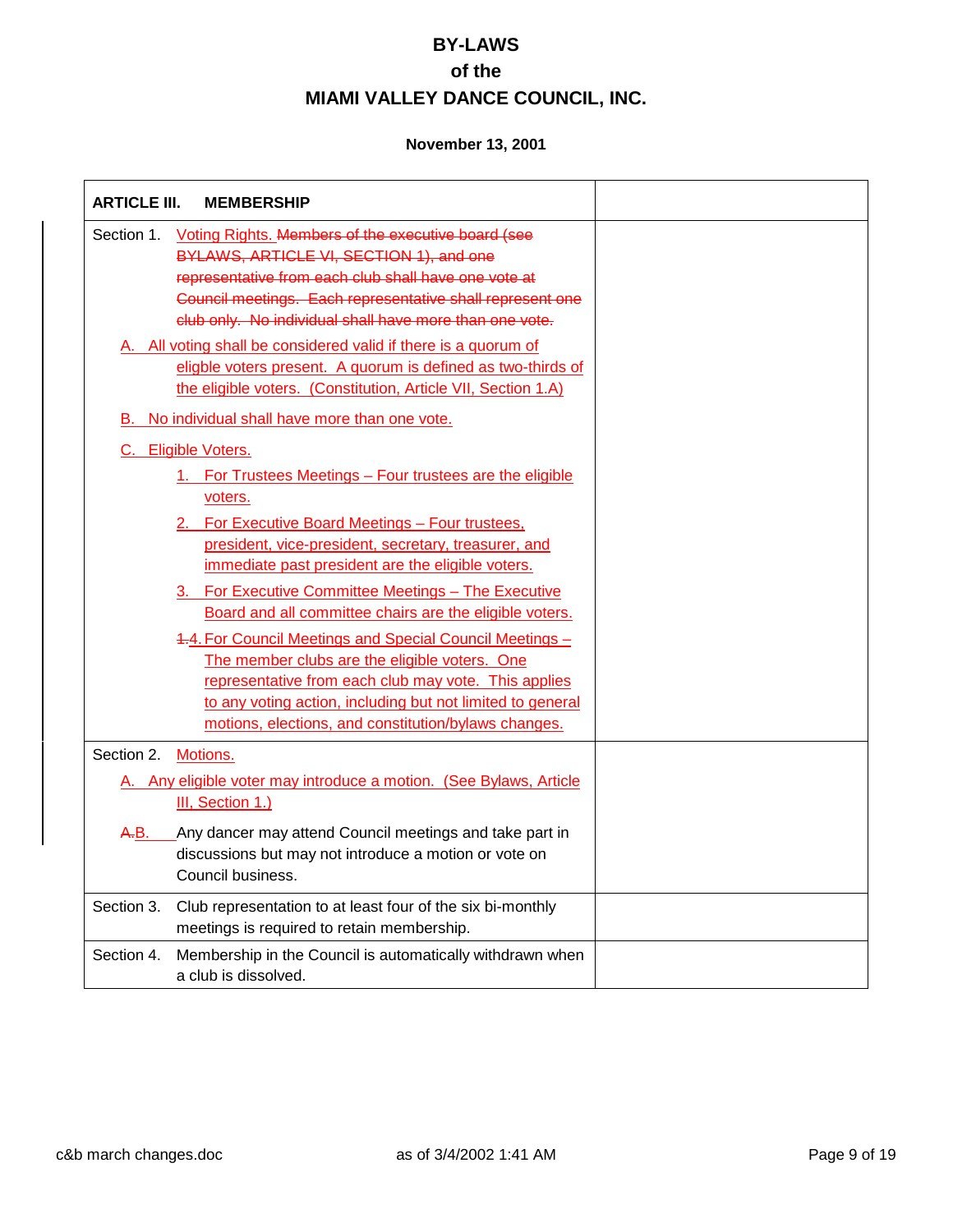| Section 5.<br>Membership of a club may be rescinded at a Council<br>meeting by a majority two-thirds vote of the Council eligible<br>voters present and voting if it is determined by an ad hoc<br>committee of three that such club does not operate within<br>the constitution and bylaws of this Council. (See Bylaws,<br>Article III, Section 1.)                                   |                                                                       |
|-----------------------------------------------------------------------------------------------------------------------------------------------------------------------------------------------------------------------------------------------------------------------------------------------------------------------------------------------------------------------------------------|-----------------------------------------------------------------------|
| <b>ARTICLE IV.</b><br><b>MEMBERSHIP GUIDELINES</b>                                                                                                                                                                                                                                                                                                                                      |                                                                       |
| The Miami Valley Dance Council, Inc. shall<br>Section 1.                                                                                                                                                                                                                                                                                                                                |                                                                       |
| A. Provide services to member clubs including but not limited to:                                                                                                                                                                                                                                                                                                                       |                                                                       |
| Council-wide news and publicity;-<br>1.                                                                                                                                                                                                                                                                                                                                                 |                                                                       |
| Consolidated Mmember clubs' semi-annual-dance<br>2.<br>schedules;-                                                                                                                                                                                                                                                                                                                      | Goes along with change already<br>made to schedule-printing committee |
| Sponsoring or supporting Llessons, classes, and<br>3.<br>workshops-sponsored by the Council;                                                                                                                                                                                                                                                                                            |                                                                       |
| 4. Sewing clinics sponsored by the Council                                                                                                                                                                                                                                                                                                                                              |                                                                       |
| 5. Leadership-operation clinics sponsored by the Council.                                                                                                                                                                                                                                                                                                                               |                                                                       |
| 6.4. Participation in benefits and state<br>conventions. Promoting or sponsoring community<br>service activities;<br>5. Promoting or sponsoring state dance conventions and                                                                                                                                                                                                             | (39)                                                                  |
| other dance-related functions;                                                                                                                                                                                                                                                                                                                                                          |                                                                       |
| 7.6. Liability insurance; and                                                                                                                                                                                                                                                                                                                                                           | (40)                                                                  |
| 8.7. Council-wide award programs.                                                                                                                                                                                                                                                                                                                                                       | (40)                                                                  |
| B. Endorse proper square-dance attire appropriate to the<br>recreational dance type., including prairie skirts as an<br>alternative to but not a replacement for traditional dress, at<br>all regularly-scheduled dances. Women who always dance<br>the man's part may wear slacks. Any deviation is at the<br>discretion of the sponsoring club and should be announced<br>beforehand. | (65)                                                                  |
| C. Adhere, in accordance with state bylaws, to the policy of no<br>alcoholic beverages before or during dances.                                                                                                                                                                                                                                                                         |                                                                       |
| D. Promote smooth dancing.                                                                                                                                                                                                                                                                                                                                                              |                                                                       |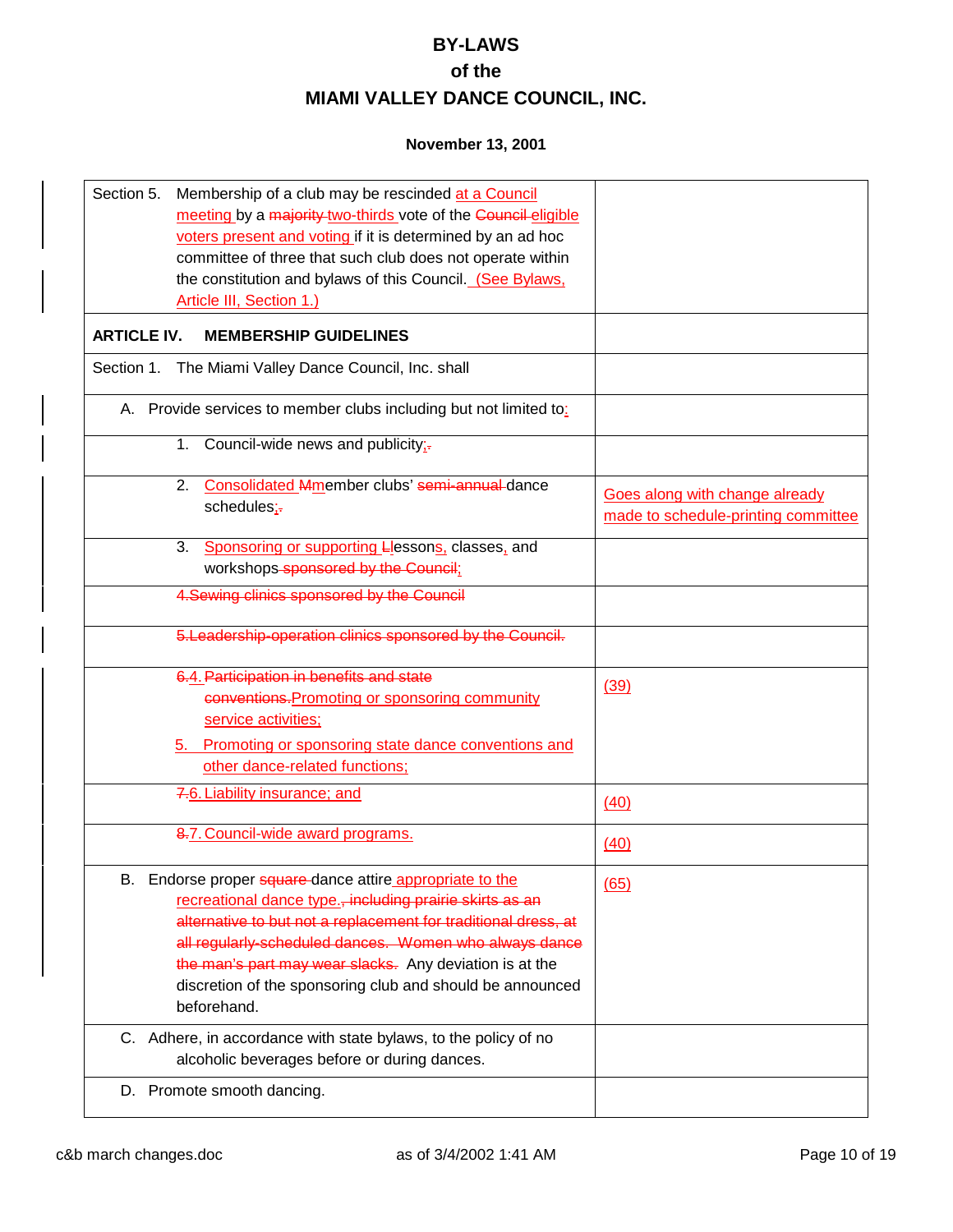| Support City recreation programs whenever possible.<br>Е.                                                                                                                                                     |                                                                                                                                       |
|---------------------------------------------------------------------------------------------------------------------------------------------------------------------------------------------------------------|---------------------------------------------------------------------------------------------------------------------------------------|
| Section 2. Council member clubs shall                                                                                                                                                                         |                                                                                                                                       |
| A. Provide a club representative to at least four of the six bi-<br>monthly Council meetings to maintain membership in the<br>Council. (See BYLAWS, ARTICLE III, Section 3.)                                  |                                                                                                                                       |
| B. Provide the Council with an updated copy of the club constitution<br>and bylaws or operating procedures.                                                                                                   | (43) Council is not currently doing<br>anything with these and probably<br>does not have any business in<br>individual club business. |
| <b>B.</b> Support the Buckeye Dance Convention by suspending club<br>dancing on Friday evening and all day Saturday of the<br>convention weekend.                                                             | (57) (from standing policies, item 15)<br>We may want this to be a separate<br>proposal.                                              |
| B.C.<br>Support and attend activities sponsored by the Council.                                                                                                                                               |                                                                                                                                       |
| C.D. Visit Council member clubs if possible.                                                                                                                                                                  |                                                                                                                                       |
| E.Promote square, round, contra, clog, folk, and country western<br>dancing without competition for awards in any area of dancing<br>ability.                                                                 | (44) Why do we care one way or<br>another?                                                                                            |
| Submit semi-annual dance schedules when requested for<br>F.E.<br>consolidated printing (January-June and July-December) to<br>the schedule-printing committee at the March and<br>September Council meetings. | (45) This goes with change already<br>made to Schedule-Printing<br>committee.                                                         |
| G.In the event of dissolution of club, disburse remaining funds as<br>agreed by club members or donate to the Miami Valley Dance<br>Council, Inc. if desired.                                                 | (46)                                                                                                                                  |
| Assist whenever possible in the maintenance and<br>H.F.<br>improvement of <b>dance said</b> -facilities.                                                                                                      |                                                                                                                                       |
| <b>H.G.</b> For those clubs using facilities owned by the City:                                                                                                                                               |                                                                                                                                       |
| Operate the organization within the framework of the<br>1.<br>general laws, ordinances, rules, and regulations of the<br>City.                                                                                |                                                                                                                                       |
| Conduct the organization such that any person shall<br>2.<br>have equal opportunity to join and continue as a<br>member.                                                                                      |                                                                                                                                       |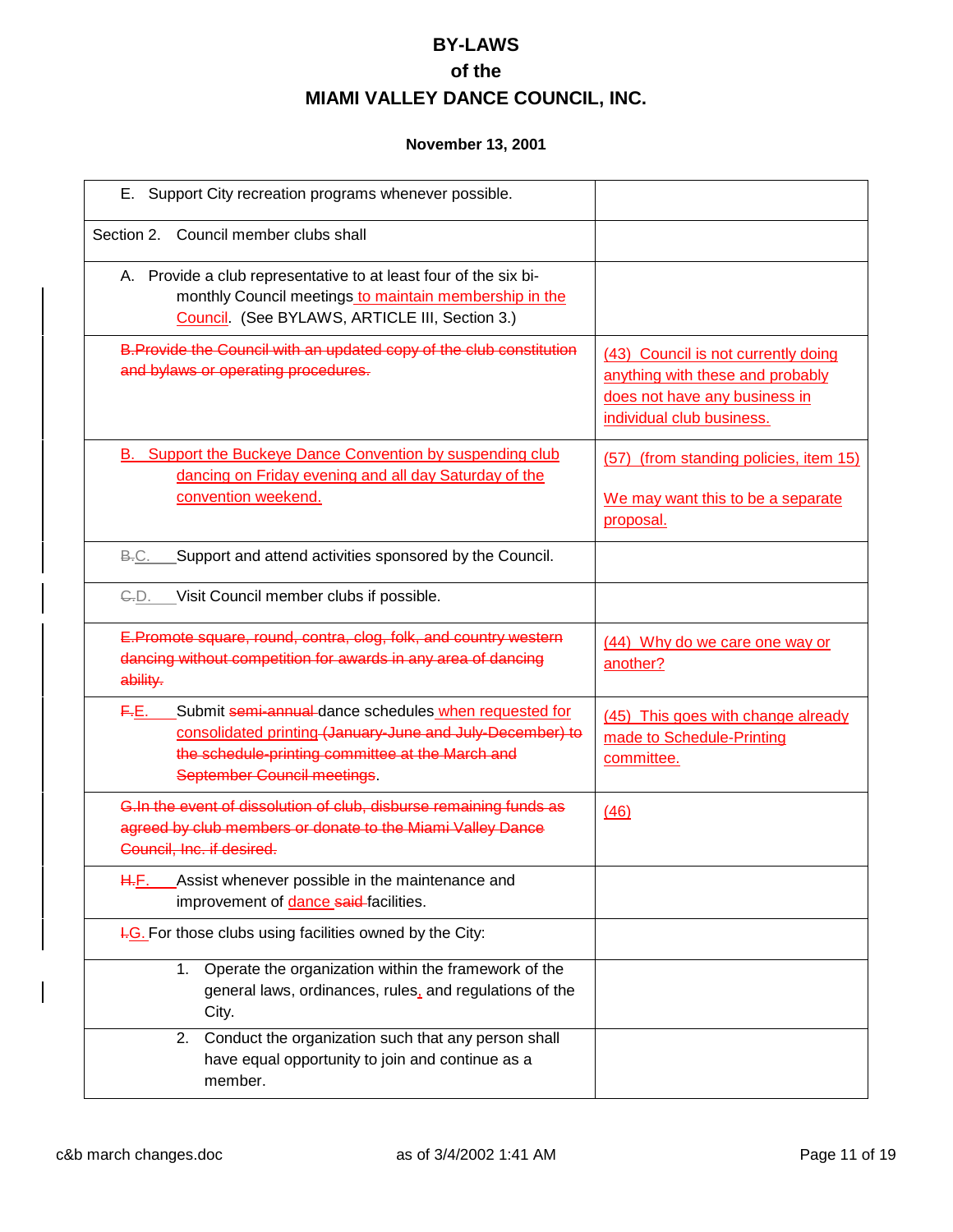| <b>ARTICLE V.</b>  | <b>OPERATIONAL PROCEDURES</b>                                                                                                                                                                                                                                         |                                                                                                                                     |
|--------------------|-----------------------------------------------------------------------------------------------------------------------------------------------------------------------------------------------------------------------------------------------------------------------|-------------------------------------------------------------------------------------------------------------------------------------|
| Section 1.         | The Council shall operate on the calendar year.                                                                                                                                                                                                                       |                                                                                                                                     |
| Section 2.         | The treasurer, president, and vice president shall be<br>bonded.                                                                                                                                                                                                      |                                                                                                                                     |
| Section 3.         | Monies shall be received from Council-sponsored lesson<br>classes, workshops, special activities and Council-hosted<br>Ohio state conventions. Monies remaining after payment of<br>operating expenses shall be used for the benefit of Council<br>clubs and dancers. | (49)                                                                                                                                |
| Section 4.         | Monies received shall be deposited in the name of Miami<br>Valley Dance Council, Inc.                                                                                                                                                                                 |                                                                                                                                     |
| Section 5.         | Authorized signatures for checks shall be that of the<br>treasurer and either the president or vice president.                                                                                                                                                        |                                                                                                                                     |
| Section 6.         | Minor expenditures of \$100 or less shall-may be approved<br>by Council officers. Major eExpenditures over \$100 shall<br>must be authorized by the Council. All approved<br>expenditures shall be paid upon presentation of<br>voucher/receipt to the treasurer.     | (50)                                                                                                                                |
| Section 7.         | Persons authorized to attend State Corporation meetings<br>on behalf of the Council may be reimbursed for mileage<br>and one meal at the government-accepted per diem rate.<br>Reimbursement shall not exceed actual expenses.                                        |                                                                                                                                     |
| <b>ARTICLE VI.</b> | <b>COMMITTEES</b>                                                                                                                                                                                                                                                     |                                                                                                                                     |
|                    | Section 1. Executive Board                                                                                                                                                                                                                                            |                                                                                                                                     |
|                    | A. Consists of elected and appointed Council officers (see<br>CONSTITUTION, ARTICLE VI)-and immediate past<br>president.                                                                                                                                              | This should be part of PROPOSAL 6.<br>We are putting past president under<br>officers. Would be part of past<br>president proposal. |
|                    | B. Functions for emergency action only between regular Council<br>meetings.                                                                                                                                                                                           |                                                                                                                                     |
|                    | C. Has powers of the Council, except to reverse any action of the<br>Council.                                                                                                                                                                                         |                                                                                                                                     |
|                    | D. Provides minutes of special meetings at the next regular<br>Council meeting.                                                                                                                                                                                       |                                                                                                                                     |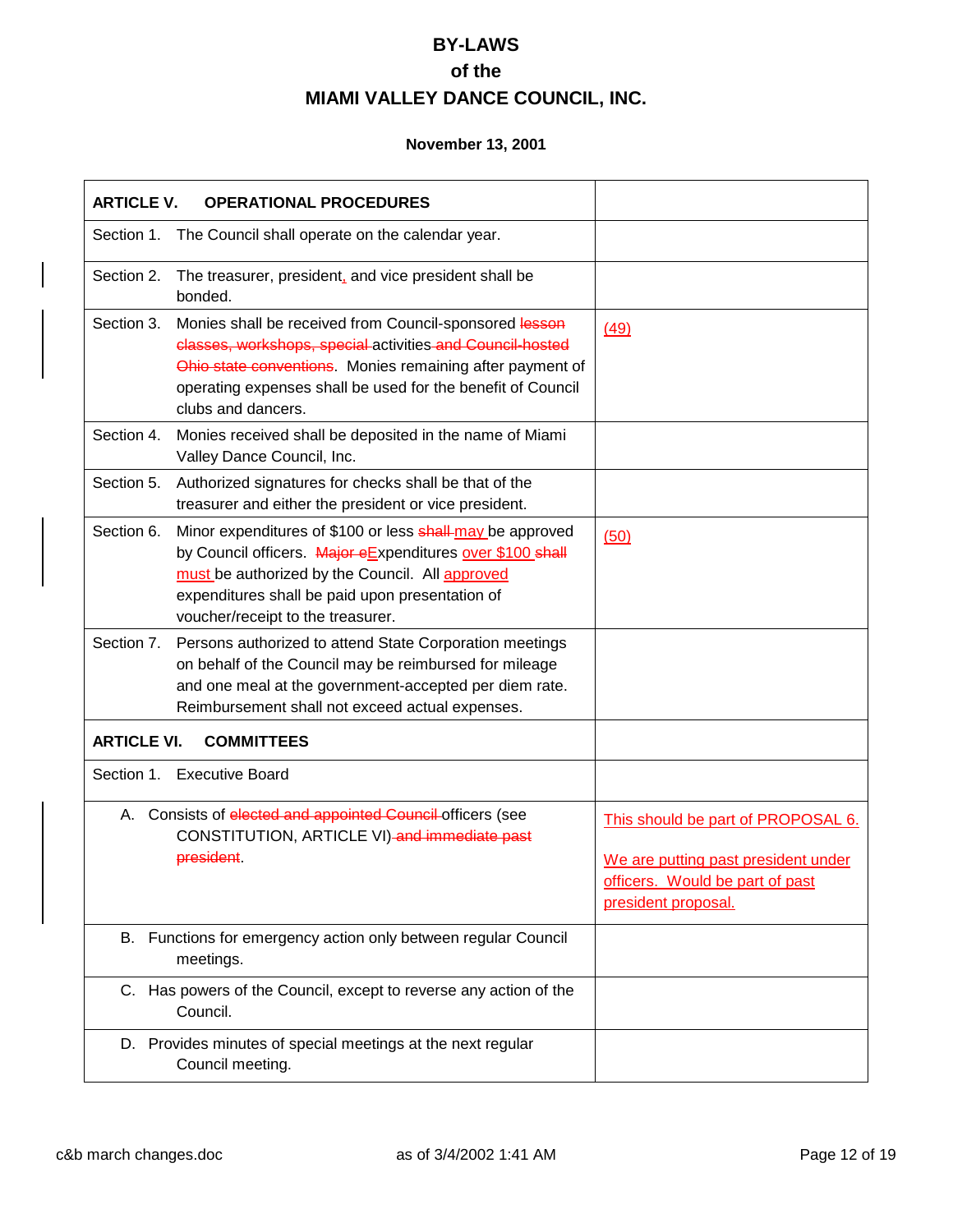| Section 2. Executive Committee                                                                                                                                                                                        |      |
|-----------------------------------------------------------------------------------------------------------------------------------------------------------------------------------------------------------------------|------|
| A. Consists of the Executive Board plus the chairpersons of all<br>committees.                                                                                                                                        | (11) |
| B. Assists in the management of and makes recommendations to<br>the Council.                                                                                                                                          |      |
| Section 3. Standing Committees & Representatives                                                                                                                                                                      |      |
| These committees and representatives serve a one-year term unless<br>otherwise indicated. Chairpersons need not be Council-club<br>representatives but must be ratified by the Council unless otherwise<br>indicated. | (11) |
| A. Community Relations / Publicity Committee                                                                                                                                                                          |      |
| Develops and implements a public relations program<br>1.<br>including community service activities.                                                                                                                   |      |
| Creates publicity for Council-wide activities.<br>2.                                                                                                                                                                  |      |
| Arranges public demonstrations of all forms of<br>3.<br>recreational dance available through the Council.                                                                                                             |      |
| B. Schedule-Printing Committee                                                                                                                                                                                        |      |
| 1. Requests club dance schedules and consolidates them<br>into a Council-wide schedule.                                                                                                                               |      |
| Prints and distributes Council-wide schedule at an<br>2.<br>interval determined by the Council.                                                                                                                       |      |
| C. Awards Committee                                                                                                                                                                                                   |      |
| Implements Council-wide award programs including but<br>1.<br>not limited to Honor Roll Dancers program, club<br>anniversary recognition, and banner raid program.                                                    |      |
| Recommends guidelines for implementation of awards<br>2.<br>programs to the Council for its approval.                                                                                                                 |      |
| Publishes and distributes Council approved guidelines<br>3.<br>for award programs.                                                                                                                                    |      |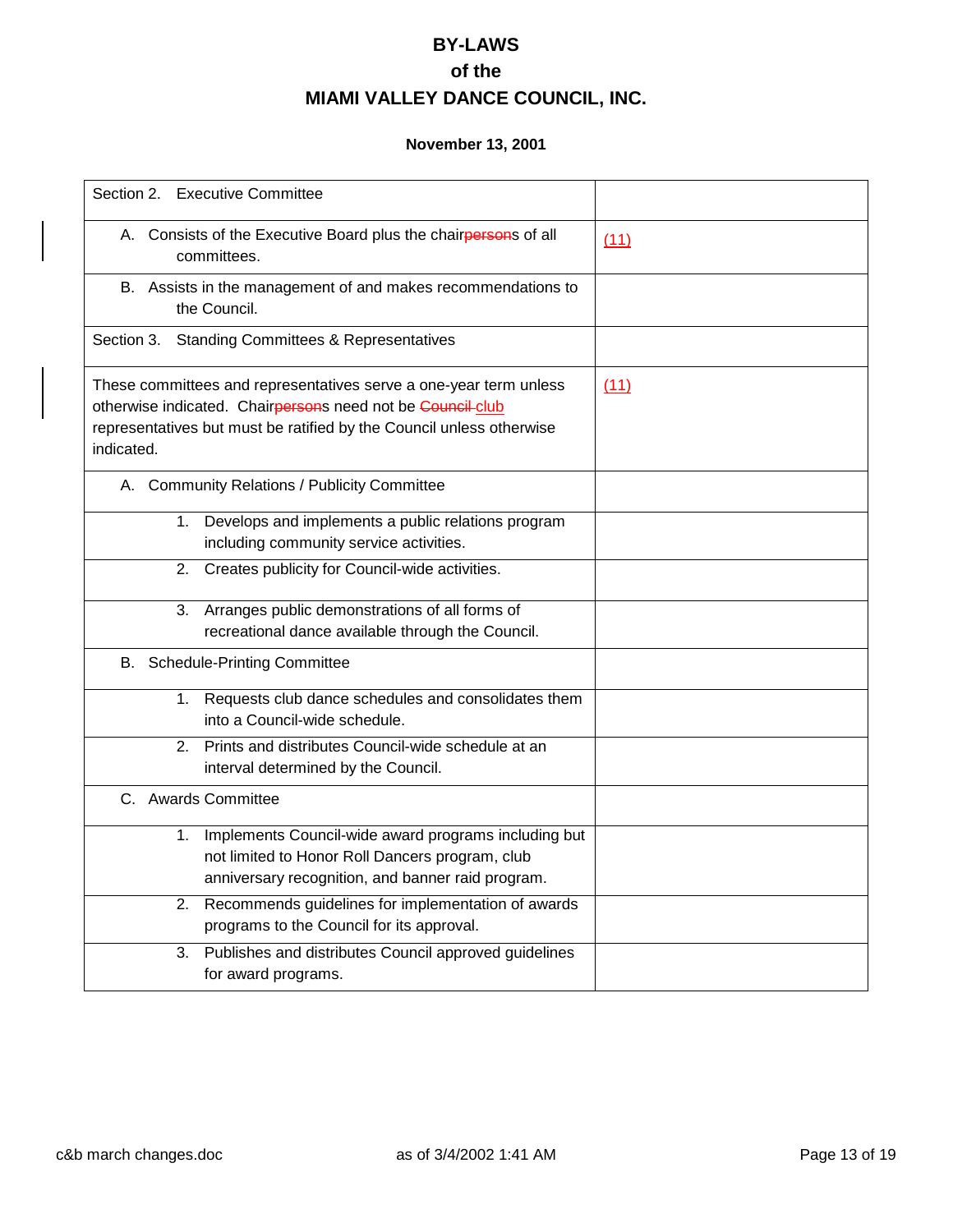|    | 4.           | Maintains award displays including but not limited to<br>banner raid board, club anniversary plaques, honor roll<br>dancers, Council past presidents, and plaques awarded<br>to the Council. Maintenance of award displays at the<br>Michael Solomon Pavilion will be in cooperation with the<br>Michael Solomon Support Committee.<br>5. Plans and implements an annual Honor event to |  |
|----|--------------|-----------------------------------------------------------------------------------------------------------------------------------------------------------------------------------------------------------------------------------------------------------------------------------------------------------------------------------------------------------------------------------------|--|
|    |              | recognize award recipients.                                                                                                                                                                                                                                                                                                                                                             |  |
|    | D. Historian |                                                                                                                                                                                                                                                                                                                                                                                         |  |
|    |              | 1. Maintains a pictorial and narrative history of the<br>Council.                                                                                                                                                                                                                                                                                                                       |  |
|    |              | 2. Maintains and keeps Council quilt and banner.                                                                                                                                                                                                                                                                                                                                        |  |
| Е. |              | Michael Solomon Support Committee                                                                                                                                                                                                                                                                                                                                                       |  |
|    | 1.           | Management - The MSSC shall manage the Michael<br>Solomon Pavilion by                                                                                                                                                                                                                                                                                                                   |  |
|    |              | performing building and yard maintenance and<br>а.<br>improvements with the permission of the City,                                                                                                                                                                                                                                                                                     |  |
|    |              | planning expenditures through the use of a<br>b.<br>Council approved budget,                                                                                                                                                                                                                                                                                                            |  |
|    |              | providing a schedule function,<br>c.                                                                                                                                                                                                                                                                                                                                                    |  |
|    |              | recommending usage fees for approval by the<br>d.<br>Council, and                                                                                                                                                                                                                                                                                                                       |  |
|    |              | publishing schedule information, usage<br>е.<br>guidelines, and approved usage fees.                                                                                                                                                                                                                                                                                                    |  |
|    | 2.           | Chair - The Chair of the MSSC                                                                                                                                                                                                                                                                                                                                                           |  |
|    |              | shall be selected by the membership of MSSC,<br>а.                                                                                                                                                                                                                                                                                                                                      |  |
|    |              | shall serve for a term to be determined by the<br>b.<br>MSSC membership,                                                                                                                                                                                                                                                                                                                |  |
|    |              | shall act as liaison between the Pavilion users,<br>c.<br>the Council, and the City in matters concerning<br>the Pavilion, and                                                                                                                                                                                                                                                          |  |
|    |              | shall report status of MSSC activities and<br>d.<br>finances to the City.                                                                                                                                                                                                                                                                                                               |  |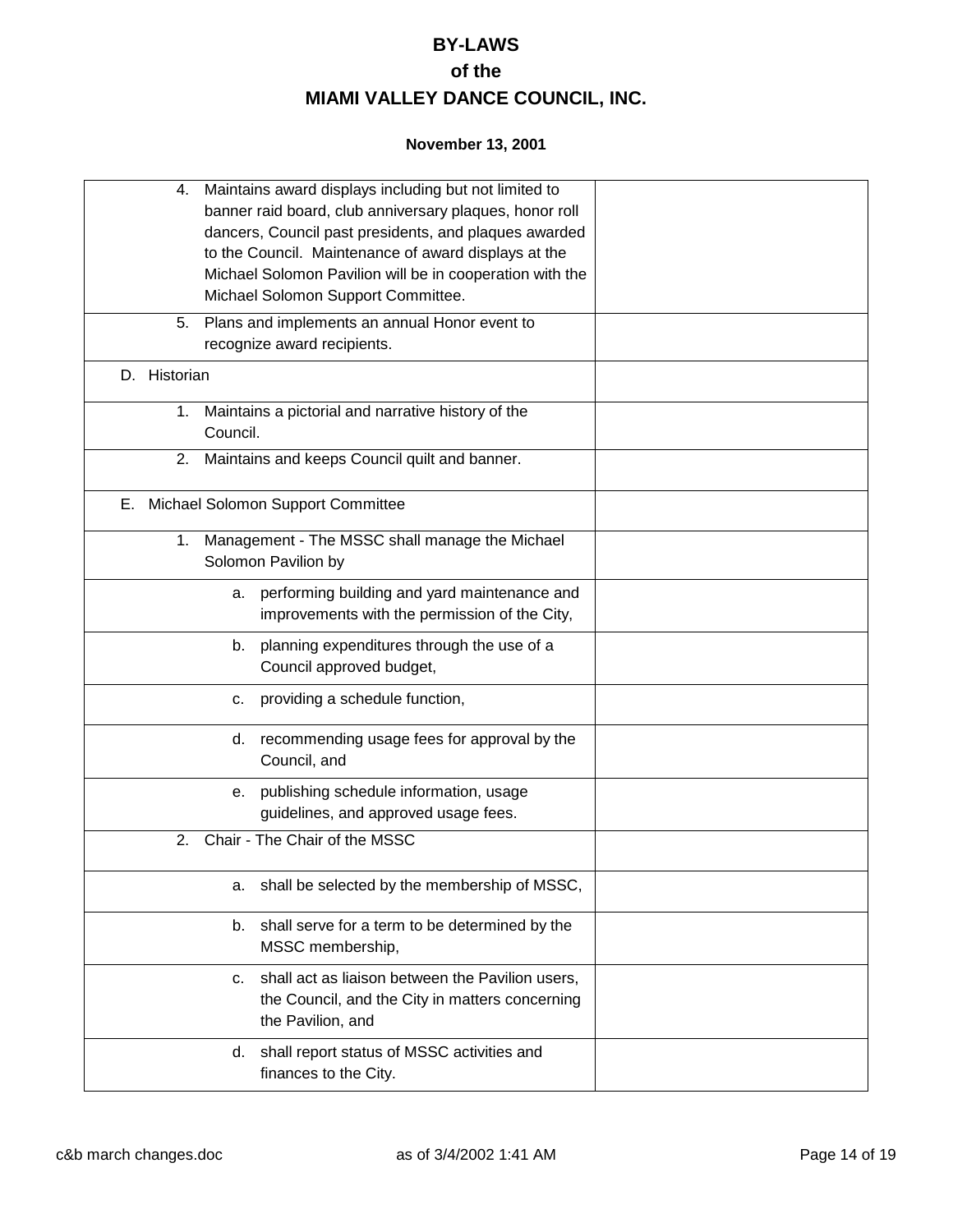| 3.       | Membership - The membership of the MSSC shall<br>consist of one representative from each organization<br>that meets regularly (at least 6 meetings a year) in the<br>Michael Solomon Pavilion. The Council shall be<br>represented by a Trustee. The President of the Council |                             |
|----------|-------------------------------------------------------------------------------------------------------------------------------------------------------------------------------------------------------------------------------------------------------------------------------|-----------------------------|
|          | shall be an ex-officio member of the MSSC.                                                                                                                                                                                                                                    |                             |
| 4.       | Monies                                                                                                                                                                                                                                                                        |                             |
|          | The MSSC shall prepare and submit a budget<br>а.<br>for Council approval each year.                                                                                                                                                                                           |                             |
|          | The MSSC shall maintain a support fund<br>b.<br>separate from Council monies.                                                                                                                                                                                                 |                             |
|          | Usage fees shall be deposited into the support<br>С.<br>fund.                                                                                                                                                                                                                 |                             |
|          | d. The support fund shall be used only for the<br>management (as defined above) of the Michael<br>Solomon Pavilion.                                                                                                                                                           |                             |
|          | The MSSC shall submit a financial report for<br>е.<br>each regularly scheduled Council meeting.                                                                                                                                                                               |                             |
|          | MSSC finances shall be subject to audit by the<br>f.<br>Council and the City.                                                                                                                                                                                                 |                             |
| 5.       | Meetings - The MSSC shall hold at least four (4)<br>meetings per year.                                                                                                                                                                                                        |                             |
|          | 6. Operating Procedures - The MSSC may create and<br>approve internal operating procedures without the<br>further approval of the Council as long as such<br>operating procedures are not in conflict with the Council<br>Constitution and By-Laws.                           |                             |
|          | <b>Newsletter Committee</b>                                                                                                                                                                                                                                                   | This is part of PROPOSAL 6. |
| 1.<br>2. | Collects club dance news and schedules.<br>Solicits advertisements and subscribers.                                                                                                                                                                                           |                             |
|          | Prepares newsletter for reproduction.                                                                                                                                                                                                                                         |                             |
| 4.       | Distributes newsletter bimonthly.                                                                                                                                                                                                                                             |                             |
| 5.       | Maintains records of advertisers and subscribers.                                                                                                                                                                                                                             |                             |
|          | F.6. Maintains editorial standards.                                                                                                                                                                                                                                           |                             |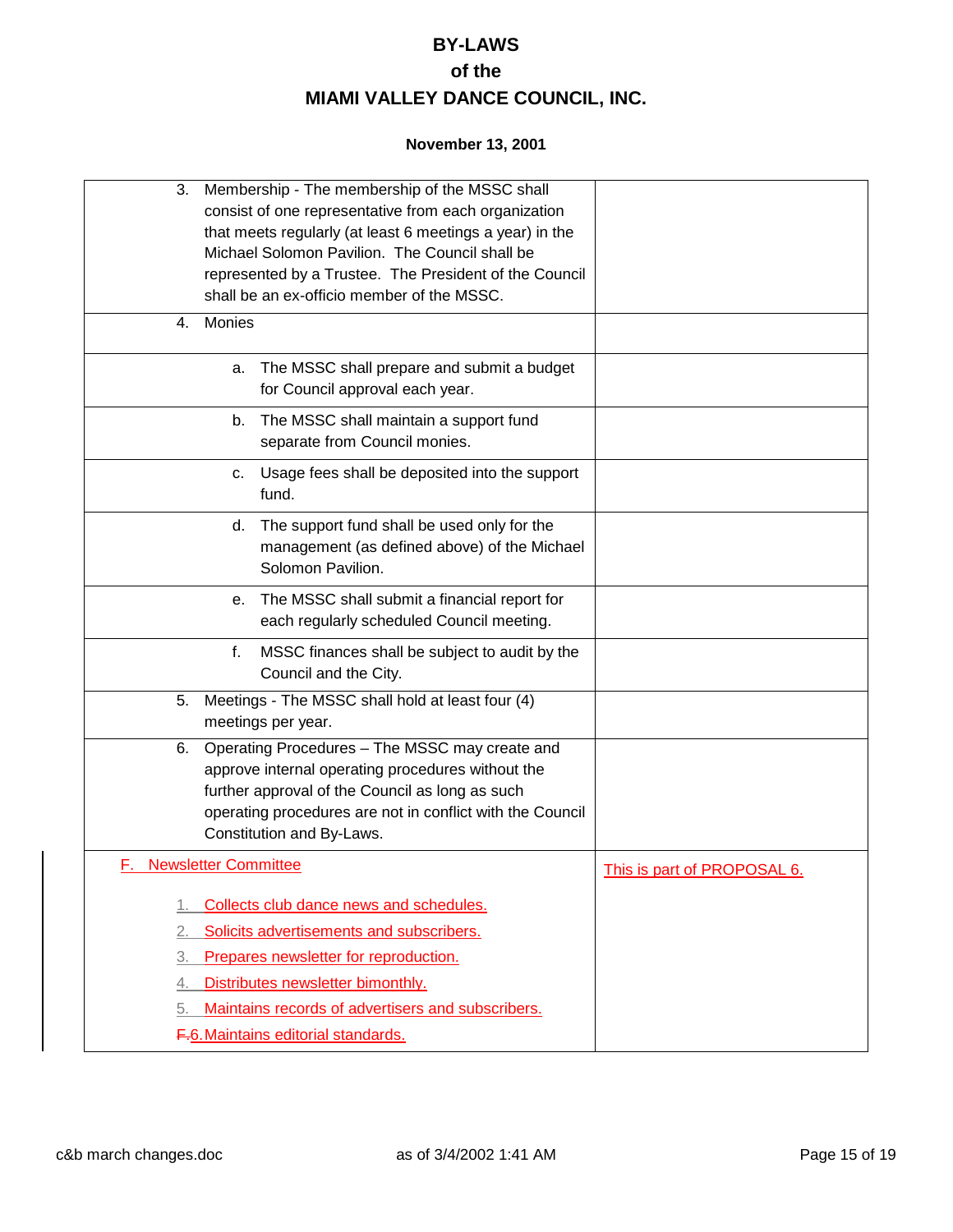| <b>G.</b> Hotline Committee                                                                                                                                                                                                                      |                                                |
|--------------------------------------------------------------------------------------------------------------------------------------------------------------------------------------------------------------------------------------------------|------------------------------------------------|
| 1. Maintains recorded hotline with up-to-date information<br>on dance activities, including schedule changes,<br>location changes, and cancellations.<br>2. Requests schedule information from clubs.                                            |                                                |
| 3. Responds to hotline inquiries or directs inquiries to<br>appropriate contacts.                                                                                                                                                                |                                                |
| H. Representatives to Ohio Corporation of Dance Clubs, Inc.                                                                                                                                                                                      | This is part of PROPOSAL 6.                    |
| 1. One representative shall be appointed each year. Each<br>representative shall serve a two-year term. (There are<br>a total of 2 representatives.)<br>2. Represents Council at meetings of the Ohio<br><b>Corporation of Dance Clubs, Inc.</b> |                                                |
| $-3.$<br>Acts in an advisory capacity to the Council.                                                                                                                                                                                            |                                                |
| Ad Hoc Committees<br>Section 4.                                                                                                                                                                                                                  |                                                |
| These committees do not serve a set term but are for a specific<br>purpose only.                                                                                                                                                                 |                                                |
| A. Nominating Committee                                                                                                                                                                                                                          |                                                |
| Consists of three individuals who are not current<br>1.<br>Council officers.                                                                                                                                                                     |                                                |
| 2. Presents slate of officers at the September Council<br>meeting.                                                                                                                                                                               |                                                |
| B. Ohio State Convention Committee                                                                                                                                                                                                               |                                                |
| The chairperson shall be appointed following the last<br>1.<br>Dayton-hosted convention. All other members of this<br>committee shall be appointed by the chairperson.                                                                           | (11)                                           |
| Plans, organizes and coordinates the Ohio State<br>2.<br>Square and Round Dance conventionBuckeye Dance<br>Convention for the year it is held in Dayton.                                                                                         | What is the correct name of the<br>convention? |
| Serves until the completion of the convention for which<br>3.<br>it was originally assembled.                                                                                                                                                    |                                                |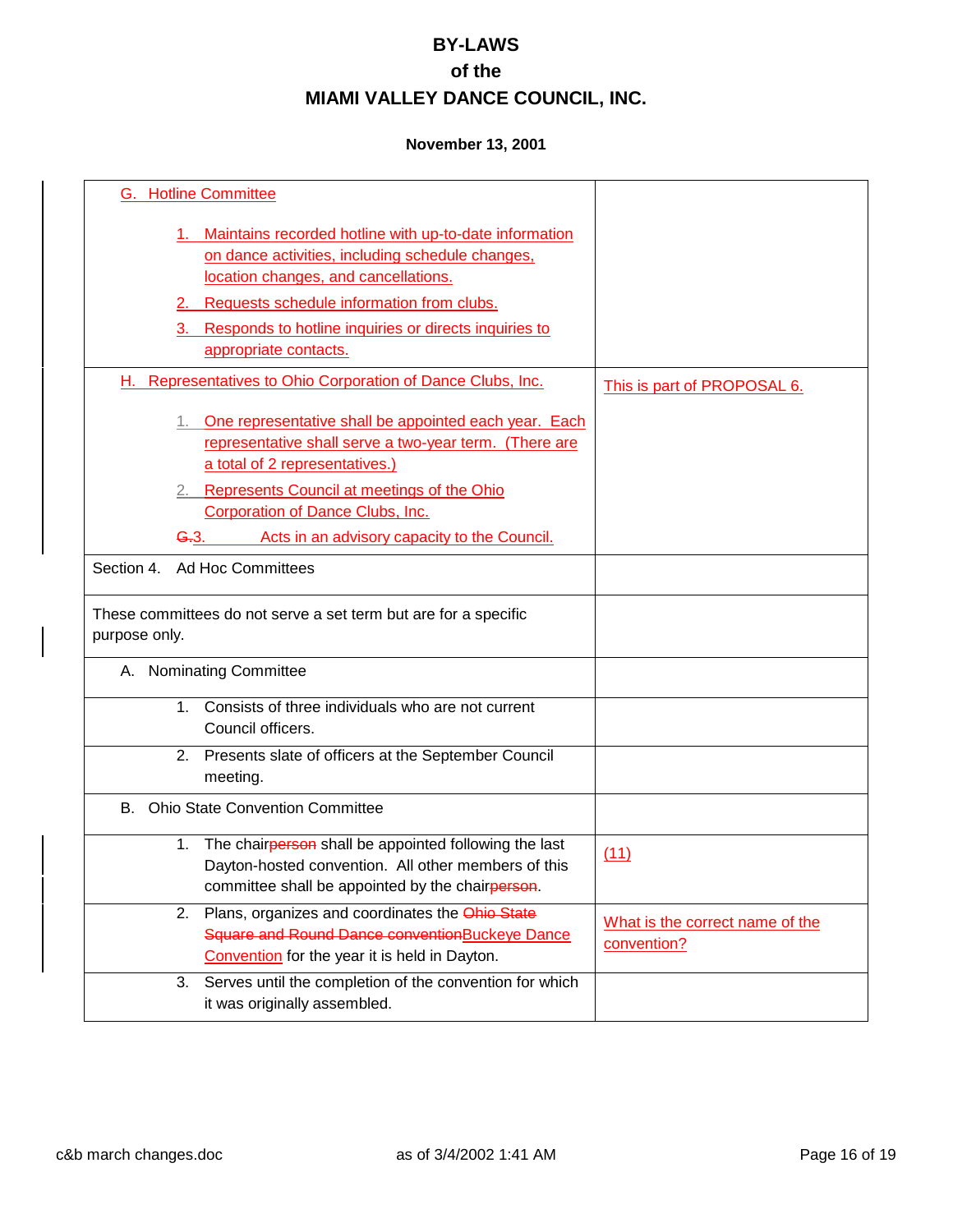| C. Audit Committee  |                |                                                                                                                                                                                                                                                                                                                                                               |  |
|---------------------|----------------|---------------------------------------------------------------------------------------------------------------------------------------------------------------------------------------------------------------------------------------------------------------------------------------------------------------------------------------------------------------|--|
|                     | 1.             | Annually audits the financial records of the Council.                                                                                                                                                                                                                                                                                                         |  |
|                     |                | 2. Presents audit reports to the Council president no later<br>than the March meeting                                                                                                                                                                                                                                                                         |  |
|                     |                | D. Constitution Committee                                                                                                                                                                                                                                                                                                                                     |  |
|                     |                | 1. Proposes revisions and/or amendments to the<br>Constitution, By-laws, and Standing Policies.                                                                                                                                                                                                                                                               |  |
|                     | $\mathcal{P}$  | This committee shall be created no less than once<br>every five (5) years.                                                                                                                                                                                                                                                                                    |  |
| Е.                  |                | <b>Membership Committee</b>                                                                                                                                                                                                                                                                                                                                   |  |
|                     | 1.             | Investigates the legitimacy of club applications for<br>Council membership.                                                                                                                                                                                                                                                                                   |  |
|                     | 2 <sub>1</sub> | Presents recommendations to Council.                                                                                                                                                                                                                                                                                                                          |  |
| F.                  |                | <b>Other Committees</b>                                                                                                                                                                                                                                                                                                                                       |  |
|                     |                | 1. Formed by the president for purposes not specifically<br>stated in this document                                                                                                                                                                                                                                                                           |  |
| <b>ARTICLE VII.</b> |                | <b>AMENDMENTS</b>                                                                                                                                                                                                                                                                                                                                             |  |
|                     |                | These bylaws can be amended at any regular Council meeting by a<br>majority vote of the eligible voters present and voting at the meeting.<br>(See Bylaws, Article III, Section 1.) Amendments must be submitted in<br>writing and read to the club representatives at least one meeting prior to<br>voting. These bylaws shall be reviewed every five years. |  |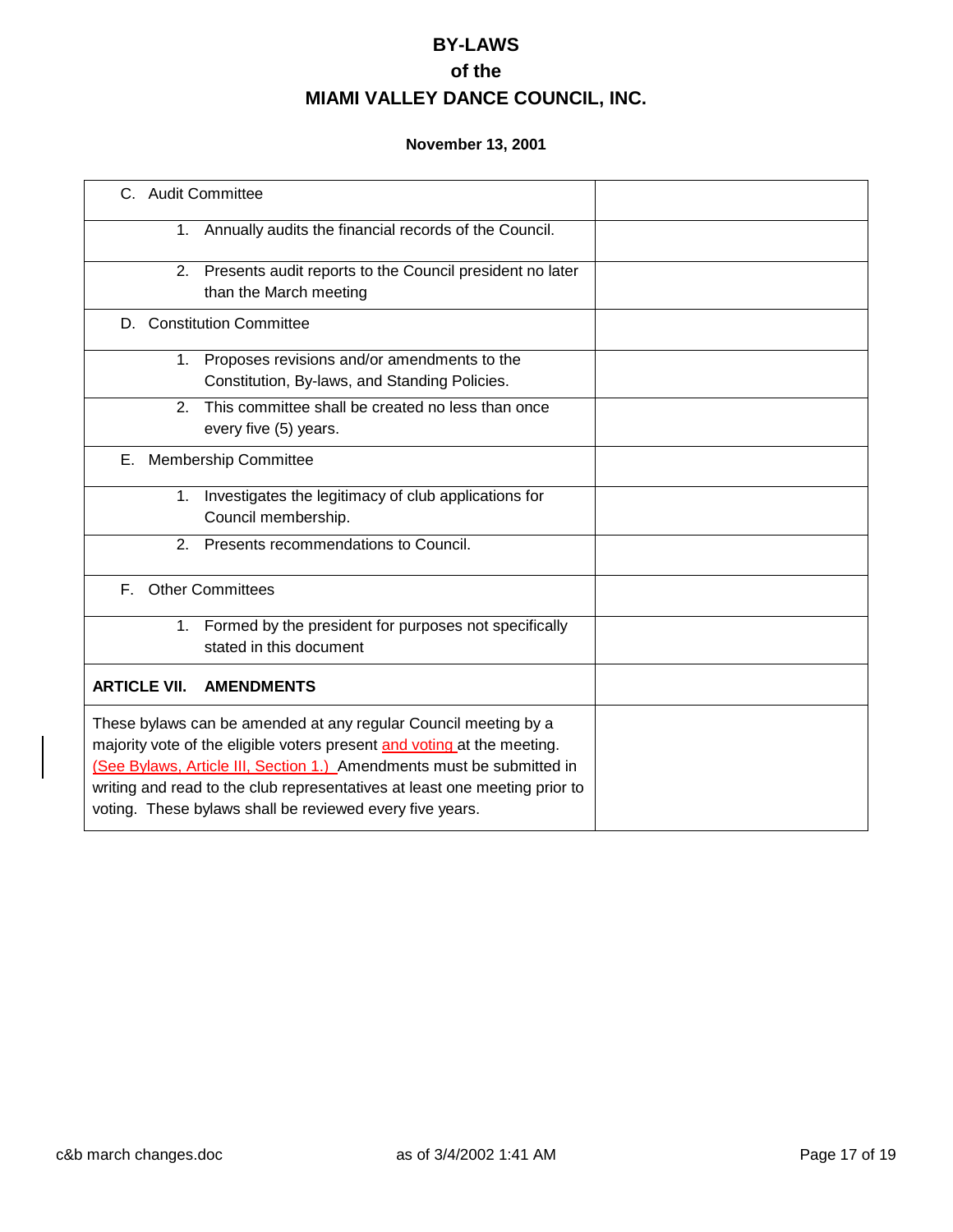### **MIAMI VALLEY DANCE COUNCIL STANDING POLICIES**

- 1. Any Council club which has been dancing for 25 years or more will be recognized with a plaque. For each 5 years beyond 25, the club will be recognized with a silver star. For the  $50<sup>th</sup>$  anniversary, the club will be recognized with a new plaque. For each 5 years beyond 50, the club will be recognized with a gold star. To receive this honor the club must make a written request and provide a brief written history of the club.
- 2. The Council will print and distribute free coupon books to mainstream or plus lesson class graduates. The coupon books will contain coupons for free admissions to clubs that are interested in participating.
- 3. Council will recognize dancers with 100 raids by adding names to the Pavilion wall plaque.
- 4. Council will drop the Honor Couples Dinner in place of paying for the Honor Raider badges.
- 5. Honor couples nominee forms will be due at the November council meeting.
- 6. Current year Honor Couples from all areas of the state who are wearing their Honor badges shall be admitted free to Council club dances for one year.
- 7. Representatives of Council clubs will write or change Banner Raid rules.
- 8. Banner Raid rules will be published yearly in the *Miami Valley Dance News.*.
- 9. Moved to B.AI.S2 . . .Council will adopt and publish a detailed budget.
- 10. Council will provide a two million dollar liability insurance policy for Council clubs. Moved to bylaws B.AIV.S1.A.7
- 11.10.Insurance forms will be due at the January Council meeting and payment will be due at the March meeting.
- 12.11.Council will set up and maintain an Education Fund to pay dues to other organizations. A maximum of \$300 will be provided to dancers attending Mini-Legacy.
- 13.12.Council will provide paid registrations to the state convention for the Honor Couple.
- 14.13.Council will pay for the Council president to attend the State Corporation luncheon at the state convention.
- 15. Council clubs will suspend dancing on state convention weekend. Moved to bylaws B.AIV. S2. . .
- 16.14.Council will pay the booking fee to reserve the convention center for Dayton conventions.
- 47.15. Council will provide a hospitality room one year prior to Dayton's convention. Council will develop and promote a special badge and publicity dress for the state convention in Dayton.
- 18.16.Council may advertise a Dayton convention no sooner than the Friday night of the preceding convention.
- 19.17.Council will have a publicity banner.
- 20.18. The Council quilt will be displayed at conventions and other events.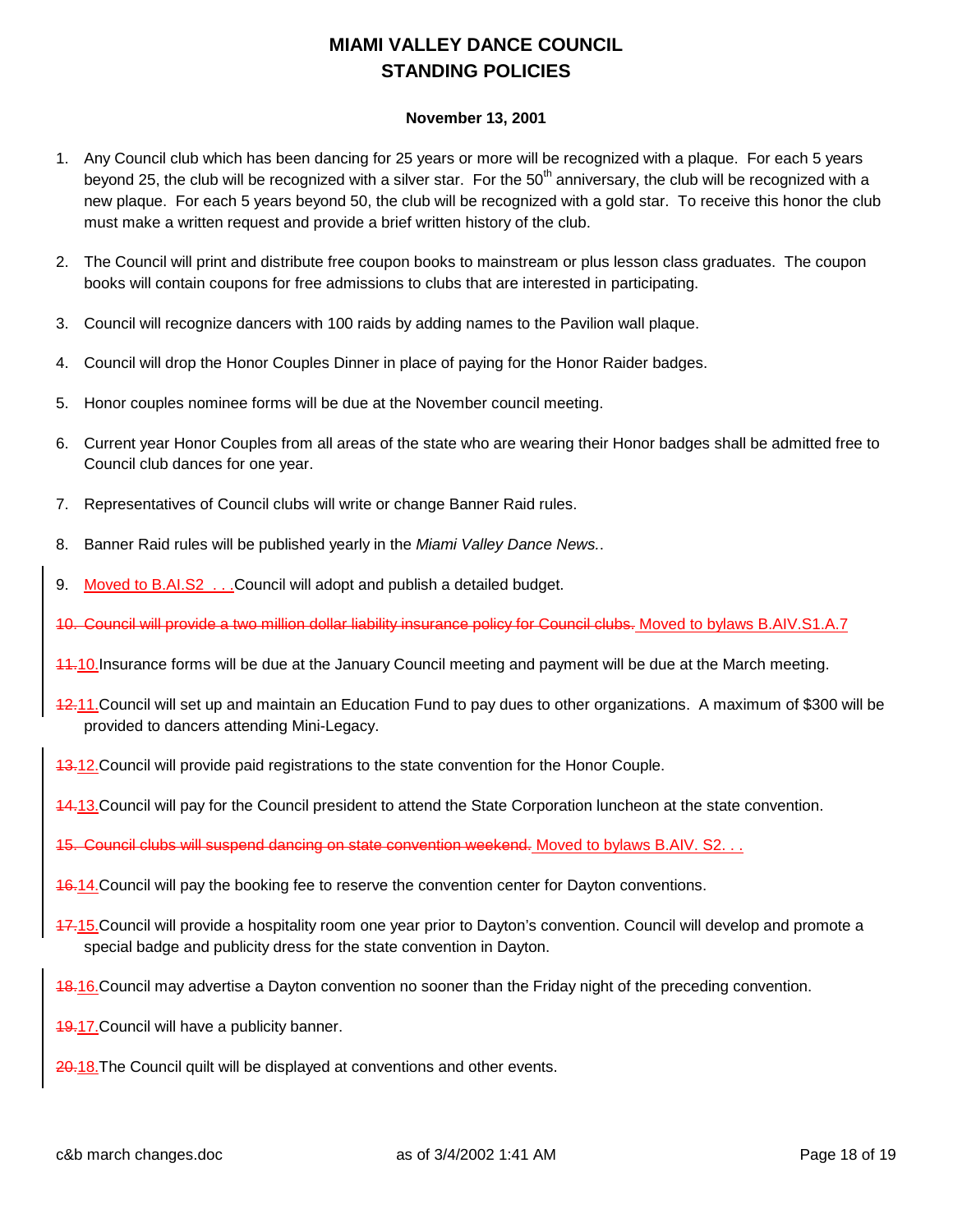### **MIAMI VALLEY DANCE COUNCIL STANDING POLICIES**

#### **November 13, 2001**

- 24.19. Council will publish a pamphlet listing Council clubs with names and numbers to contact. This pamphlet will be placed in tourist and business locations.
- 22.20.Jo and Paul Bonnell given Life Membership to the Council, with Full Voting privileges, as Honorary Chairmen of Buckeye State Dance Conventions.
- 23. Council will use the emergency call for medical assistance recommended by the recognized callers' groups.belongs to the callers.
- 24.21. Council will keep up the Honor Raider and Friendship Boards and pay for the plates that go on both Boards.

25.22.Council will pay for all Honor Raider badges except ones that have been lost starting January, 1997.

26. The Honor Raider Dance will only be held if someone comes forth to chair it each year.

27. Council will publish the foldout schedule listing club dances.